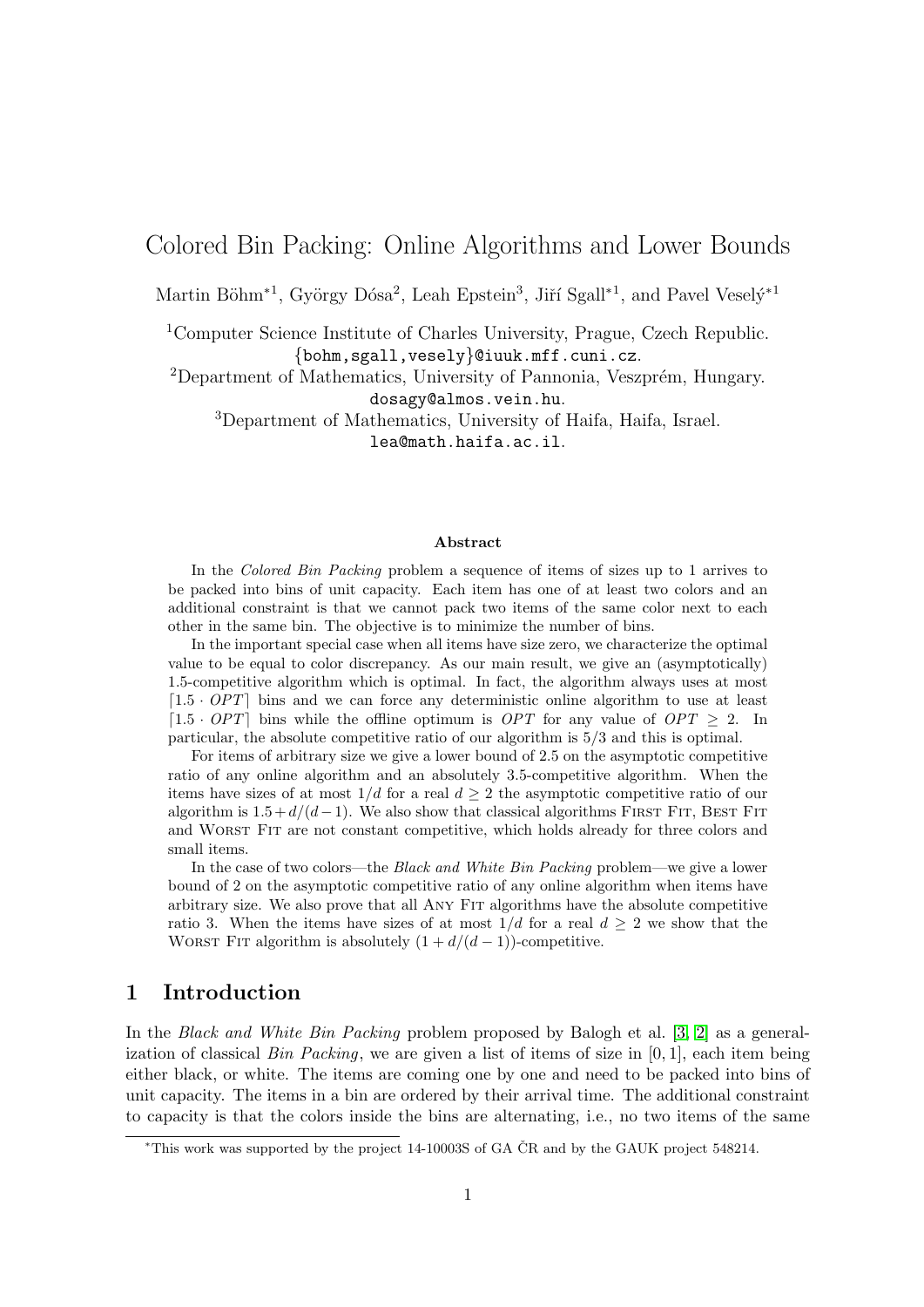color can be next to each other in the same bin. The goal is to minimize the number of bins used.

Colored Bin Packing is a natural generalization of Black and White Bin Packing in which items can have more than two colors. As before, the only additional condition to unit capacity is that we cannot pack two items of the same color next to each other in one bin.

Our visualization of bins are stacks. The first item packed into a bin is at the bottom of the bin and the last item is on the top. We say that an item  $a$  is on another item  $b$  in a bin if  $a$  was packed into the bin after  $b$  and no other item was packed into the bin after  $b$  and before  $a$ ; in this case  $a$  and  $b$  are next to each other.

Observe that optimal offline packings with and without reordering the items differ in this model. The packings even differ by a non-constant factor: Let the input sequence have  $n$ black items and then  $n$  white items, all of size zero. The offline optimal number of bins with reordering is 1, but an offline packing without reordering (or an online packing) needs  $n$  bins, since the first  $n$  black items must be packed into different bins. Hence we need to use the offline optimum without reordering in the analysis of online colored bin packing algorithms.

We distinguish three settings of Colored Bin Packing:

- 1. In the offline setting we are given the items in advance and we can pack them in an arbitrary order.
- 2. In the restricted offline setting we also know sizes and colors of all items in advance, but they are given as a sequence and they need to be packed in that order.
- 3. In the online setting the items are coming one by one and we do not know what comes next or even the total number of items. Moreover, an online algorithm has to pack each incoming item immediately and it is not allowed to change its decisions later. The online algorithm does not know the total number of colors in the input.

We focus mostly on the online setting. To measure the effectiveness of online algorithms for a particular instance L, we use the restricted offline optimum denoted by  $OPT(L)$  or  $OPT$  when the instance L is obvious from the context. Let  $ALG(L)$  denote the number of bins used by the algorithm  $ALG$ . The algorithm is absolutely r-competitive if for any instance  $ALG(L) \leq r \cdot OPT(L)$  and asymptotically r-competitive if for any instance  $ALG(L) \leq r$ .  $OPT(L)+o(OPT(L))$ ; typically the additive term is just a constant. We say that an algorithm has the (absolute or asymptotic) competitive ratio r if it is (absolutely or asymptotically)  $r$ competitive and it is not r'-competitive for  $r' < r$ .

There are several well-known and often used online algorithms for classical Bin Packing. We investigate the ANY FIT family of algorithms  $(AF)$ . These algorithms pack an incoming item into some already open bin whenever it is possible with respect to the size and color constraints. The choice of the open bin (if more are available) depends on the algorithm. AF algorithms thus open a new bin with an incoming item only when there is no other possibility. Among AF algorithms, FIRST FIT (FF) packs an incoming item into the first bin where it fits (in the order by creation time), Best Fit (BF) chooses the bin with the highest level where the item fits and WORST FIT  $(WF)$  packs the item into the bin with the lowest level where it fits.

NEXT FIT (NF) is more restrictive than ANY FIT algorithms, since it keeps only a single open bin and puts an incoming item into it whenever the item fits, otherwise the bin is closed and a new one is opened.

Previous results. Balogh et al. [\[3,](#page-26-0) [2\]](#page-26-1) introduced the Black and White Bin Packing problem. As the main result, they gave an algorithm PSEUDO with the absolute competitive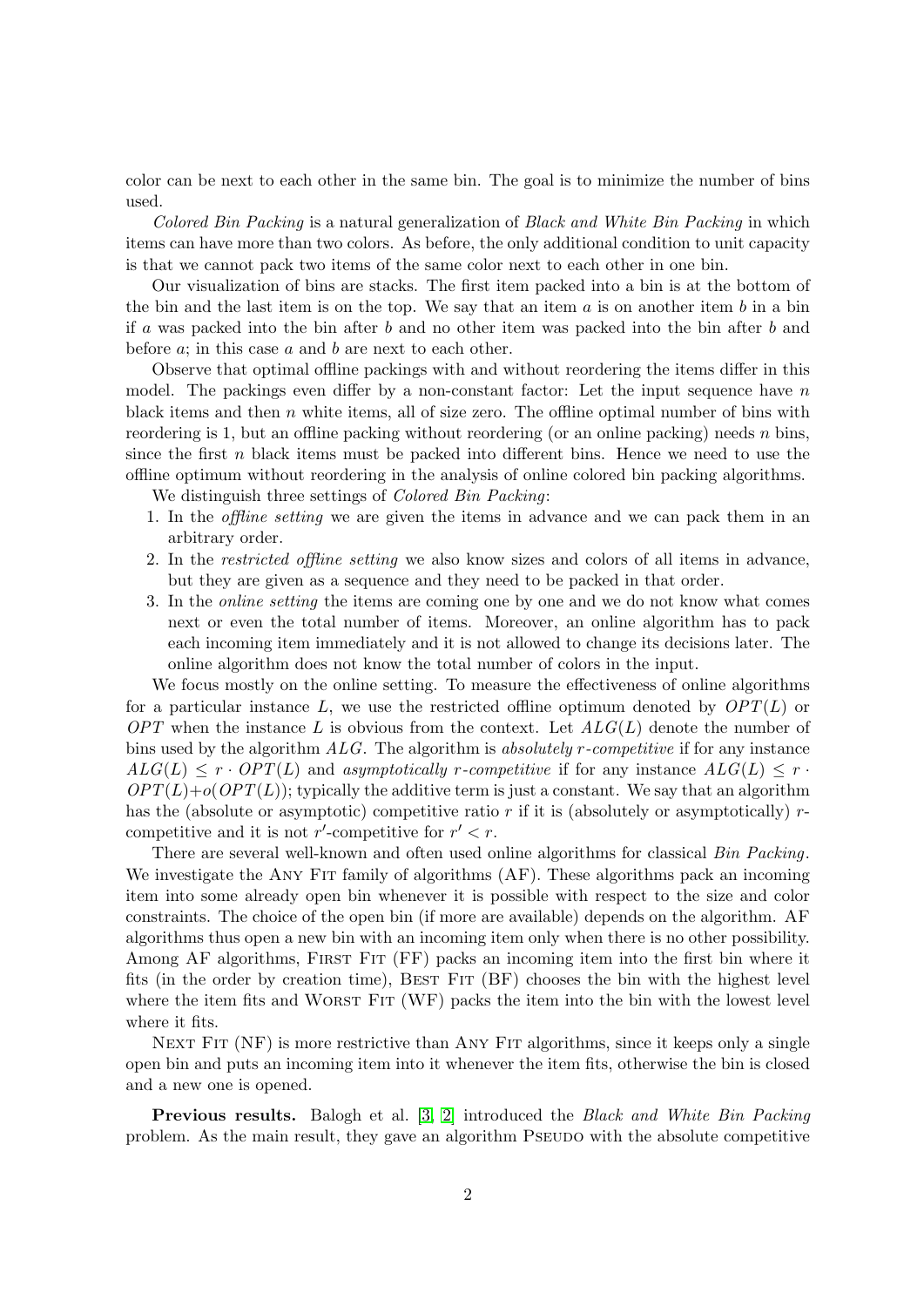ratio exactly 3 in the general case and  $1 + d/(d-1)$  in the parametric case, where the items have sizes of at most  $1/d$  for a real  $d \geq 2$ . They also proved that there is no deterministic or randomized online algorithm whose asymptotic competitiveness is below  $1 + \frac{1}{2 \ln 2} \approx 1.721$ .

Concerning specific algorithms, they proved that Any Fit algorithms are at most absolutely 5-competitive and even optimal for zero-size items. They showed input instances on which FF and BF use asymptotically 3 times more bins than an optimal offline algorithm. For WF there are sequences of items witnessing that it is at least asymptotically 3-competitive and  $(1 + d/(d-1))$ -competitive in the parametric case for an integer  $d \ge 2$  (for a real  $d \ge 2$ , it is possible to show a lower bound of  $(1 + d/(d - 1))$  on competitiveness of WF using a similar sequence). Furthermore, NF is not constant competitive.

The idea of the algorithm PSEUDO, on which we build as well, is that it first packs the items regardless of their size, i.e., treating their size as zero. This can be done optimally for two colors, e.g., by FIRST FIT. These bins are partitioned by NF into bins of level at most 1. The algorithm can be performed online.

In the offline setting, Balogh et al. [\[3\]](#page-26-0) gave a 2.5-approximation algorithm with  $\mathcal{O}(n \log n)$ time complexity and an asymptotic polynomial time approximation scheme, both when reordering is allowed.

**Our results.** We completely solve the case of *Colored Bin Packing* for zero-size items. As we have seen, this case is important for constructing general algorithms. The offline optimum (without reordering) is actually not only lower bounded by the color discrepancy, but equal to it for zero-size items (see Section [2\)](#page-4-0). For online algorithms, we give an (asymptotically) 1.5-competitive algorithm which is optimal (see Section [4.1\)](#page-13-0). In fact, the algorithm always uses at most  $\begin{bmatrix} 1.5 \cdot OPT \end{bmatrix}$  bins and we can force any deterministic online algorithm to use at least  $\lceil 1.5 \cdot OPT \rceil$  bins using only three colors while the offline optimum is OPT for any value of  $OPT \geq 2$  (see Section [3.1\)](#page-8-0). In particular this shows that the absolute competitive ratio of our algorithm is  $5/3$ , which is optimal.

For items of arbitrary size and three colors, we show a lower bound of 2.5 on the asymptotic competitive ratio of any deterministic online algorithm (see Section [3.2\)](#page-10-0). We use the optimal algorithm for zero-size items and the algorithm Pseudo to design an (absolutely) 3.5-competitive algorithm which is also (asymptotically)  $(1.5 + d/(d-1))$ -competitive in the parametric case, where the items have sizes of at most  $1/d$  for a real  $d \geq 2$  (see Section [4.2\)](#page-19-0). (Note that for  $d < 2$  we have  $d/(d-1) > 2$  and the bound for arbitrary items is better.)

We show that algorithms BF, FF, WF and PSEUDO (with FF for packing zero-size items) are not constant competitive, in contrast to their absolute 3-competitiveness for two colors. Their competitiveness cannot be bounded by any function of the number of colors even for only three colors and very small items (see Section [4.3\)](#page-20-0).

For Black and White Bin Packing, we propose a lower bound of 2 on the asymptotic competitive ratio of any online algorithm improving the previous lower bound of 1.721 (see Section [3.2\)](#page-10-0). We show that the absolute competitive ratio of Any Fit algorithms in the general case is at most 3 which is tight for BF, FF and WF (see Section [5.1\)](#page-21-0). For WF in the parametric case, we prove that it is absolutely  $(1 + d/(d - 1))$ -competitive for a real  $d \geq 2$  which is tight (see Section [5.2\)](#page-24-0). Therefore, WF has the same competitive ratio as the algorithm PSEUDO.

Related work. In the classical Bin Packing problem, we are given items with sizes in  $(0, 1]$  and the goal is to assign them into the minimum number of unit capacity bins. The problem was proposed by Ullman [\[25\]](#page-27-0) and by Johnson [\[19\]](#page-27-1) and it is known to be NP-hard.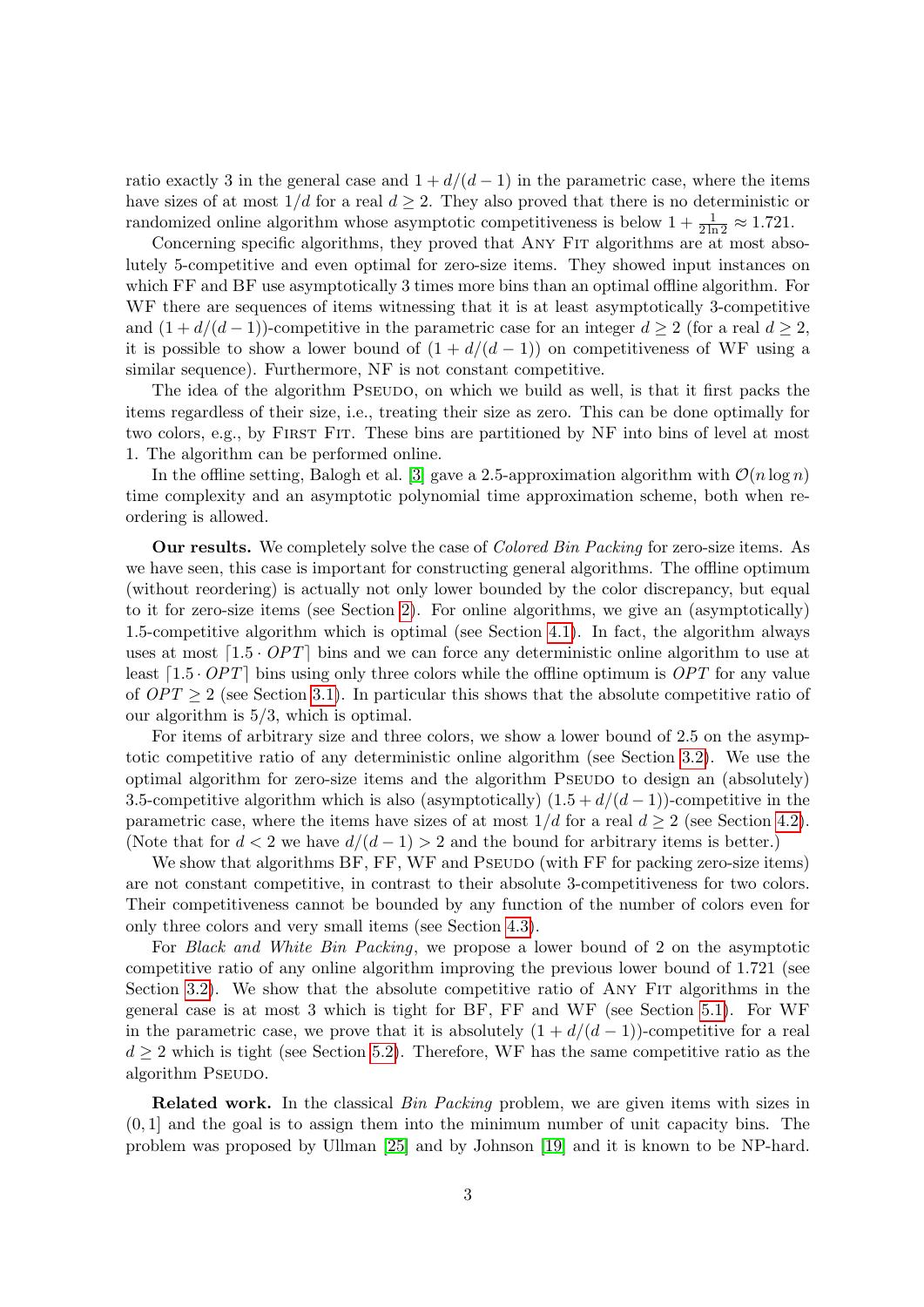See the survey of Coffman et al. [\[8\]](#page-26-2) for the many results on classical *Bin Packing* and its many variants.

For the online problem, there is no online algorithm which is better than  $248/161 \approx 1.5403$ -competitive [\[4\]](#page-26-3). The currently best algorithm is HARMONIC++ by Seiden [\[24\]](#page-27-2), approximately asymptotically 1.589-competitive. The best possible absolute competitive ratio of 5/3 was recently achieved by an algorithm FIVE-THIRDS [\[5\]](#page-26-4). Regarding AF algorithms, NF is absolutely 2-competitive and both FF and BF have the absolute competitive ratio exactly 1.7 [\[12,](#page-26-5) [13\]](#page-27-3). This is similar to Black and White Bin Packing in which FF and BF have the absolute competitive ratio of 3 and the hard instances proving tightness of the bound are the same for both algorithms.

In the context of Colored Bin Packing, we are interested in variants that further restrict the allowed packings. Of particular interest is *Bounded Space Bin Packing* where an algorithm can have only  $K \geq 1$  open bins in which it is allowed to put incoming items. When a bin is closed an algorithm cannot pack any further item in the bin or open it again. Such algorithms are called  $K$ -bounded-space. The champion among these algorithms is  $K$ -BOUNDED BEST FIT, i.e., BEST FIT with at most K open bins, which is (asymptotically) 1.7-competitive for all  $K \geq 2$  [\[9\]](#page-26-6). Lee and Lee [\[21\]](#page-27-4) presented HARMONIC(K) which is K-bounded-space with the asymptotic competitive ratio of approximately 1.691 for sufficiently large  $K$ . Lee and Lee also proved that there is no bounded space algorithm with a smaller asymptotic competitive ratio.

The Bounded Space Bin Packing is an especially interesting variant in our context due to the fact that it matters whether we allow the optimum to reorder the input instance or not. If we allow reordering for Bounded Space Bin Packing, we get the same optimum as classical Bin Packing. In fact, all the bounds on online algorithms in the previous paragraph hold if the optimum with reordering is considered, which is a stronger statement than comparing to the optimum without reordering. This is a very different situation than for Colored Bin Packing, where no online algorithms can be competitive against the optimum with reordering, as we have noted above.

The bounded space offline optimum without reordering was studied by Chrobak et al. [\[7\]](#page-26-7). It turns out that the computational complexity is very different: There exists an offline  $(1.5+\varepsilon)$ -approximation algorithm for 2-Bounded Space Bin Packing with polynomial running time for every constant  $\varepsilon > 0$ , but exponential in  $\varepsilon$ . No polynomial time 2-bounded-space algorithm can have its approximation ratio better than  $5/4$  (unless  $P = NP$ ). In the online setting it is open whether there exists a better algorithm than asymptotically 1.7-competitive K-BOUNDED BEST FIT when compared to the optimum without reordering; the current lower bound is  $3/2$ .

Other variants of bin packing where the sequence of items must remain ordered even for offline solutions include  $Bin$  Packing with  $LIB$  (largest item in the bottom) constraints, where an item can be packed into a bin with sufficient space if it is no larger than any item packed into this bin [\[22,](#page-27-5) [17,](#page-27-6) [23,](#page-27-7) [16,](#page-27-8) [14\]](#page-27-9).

Another interesting variant with restrictions on the contents of a bin is *Bin Packing with Cardinality Constraints*, which restricts the number of items in a bin to at most  $k$  for a parameter  $k \geq 2$ . It was introduced by Krause et al. [\[20\]](#page-27-10) who also showed that CARDINALITY CONSTRAINED FF has the asymptotic competitive ratio of at most  $2.7-2.4/k$ . Interestingly, the lower bound for the asymptotic competitive ratio of any online algorithm for large  $k$  is 1.5403 [\[4\]](#page-26-3), i.e., the same as for standard *Bin Packing*. For  $k \geq 3$ , there is an asymptotically 2-competitive online algorithm [\[1\]](#page-26-8) and the absolute competitive ratio of any online algorithm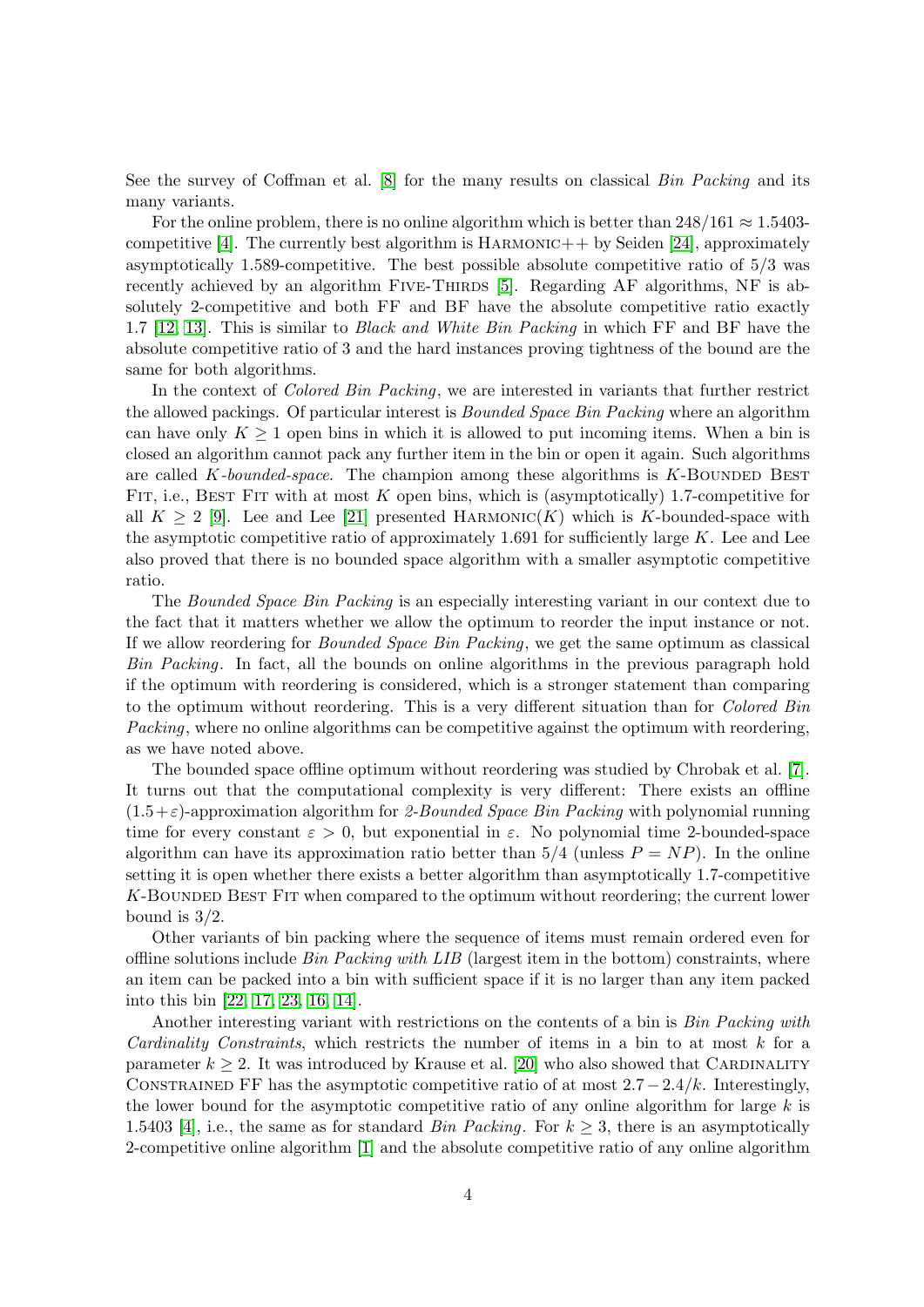is at least 2 for any  $k \geq 4$  [\[11\]](#page-26-9). Better algorithms and various lower bounds are known for small  $k$  [\[15,](#page-27-11) [1,](#page-26-8) [18\]](#page-27-12).

Motivation. Suppose that a television or a radio station maintains several channels and wants to assign a set of programs to them. The programs have types like "documentary", "thriller", "sport" on TV, or music genres on radio. To have a fancy schedule of programs, the station does not want to broadcast two programs of the same type one after the other. Colored Bin Packing can be used to create such a schedule. Items here correspond to programs, colors to genres and bins to channels. Moreover, the programs can appear online and have to be scheduled immediately, e.g., when listeners send requests for music to a radio station via the Internet.

Another application of Colored Bin Packing comes from software which renders usergenerated content (for example from the Internet) and assigns it to columns which are to be displayed. The content is in boxes of different colors and we do not want two boxes of the same color to be adjacent in a column, otherwise they would not be distinguishable for the user.

Moreover, Colored Bin Packing with all items of size zero corresponds to a situation in which we are not interested in loads of bins (lengths of the schedule, sizes of columns, etc.), but we just want some kind of diversity or colorfulness.

## <span id="page-4-0"></span>2 Preliminaries and Offline Optimum

**Notation.** Let C be the set of all colors in the input sequence. For  $c \in C$ , the items of color c are called c-items and bins with the top (last) item of color c are called c-bins. By a non-c-item we mean an item of color  $c' \neq c$  and similarly a non-c-bin is a bin with the top item of color  $c' \neq c$ . The level of a bin means the cumulative size of all items in the bin.

We denote a sequence of nk items consisting of n groups of k items of colors  $c_1, c_2, \ldots c_k$ and sizes  $s_1, s_2, \ldots s_k$  by  $n \times {c_1 \choose s_1}$  $\begin{array}{cc} c_1 & c_2 \\ s_1 & s_2 \end{array}$  $\frac{c_2}{s_2}, \ldots \frac{c_k}{s_k}$ sk .

Lower Bounds on the Restricted Offline Optimum. We use two lower bounds on the number of bins in any packing. The first bound Vol is the sum of sizes of all items (the total volume).

The second bound Dis is the maximal color discrepancy inside the input sequence. In Black and White Bin Packing, the color discrepancy introduced by Balogh et al. [\[2\]](#page-26-1) is simply the difference of the number of black and white items in a segment of the input sequence, maximized over all segments. It is easy to see that it is a lower bound on the number of bins.

In the generalization of the color discrepancy for more than two colors we count the difference between c-items and non-c-items for all colors  $c$  and segments. It is easy to see that this is a lower bound as well. Formally, let  $s_{c,i} = 1$  if the *i*-th item from the input sequence has color c, and  $s_{c,i} = -1$  otherwise. We define

$$
Dis = \max_{c \in C} \max_{i,j} \sum_{\ell=i}^{j} s_{c,\ell}.
$$

For *Black and White Bin Packing*, equivalently  $Dis = \max_{i,j}$  $\sum_{\ell=i}^j s_{\ell}$ , where  $s_i = 1$  if the *i*-th item is white, and  $s_i = -1$  otherwise; the absolute value replaces the maximization over colors.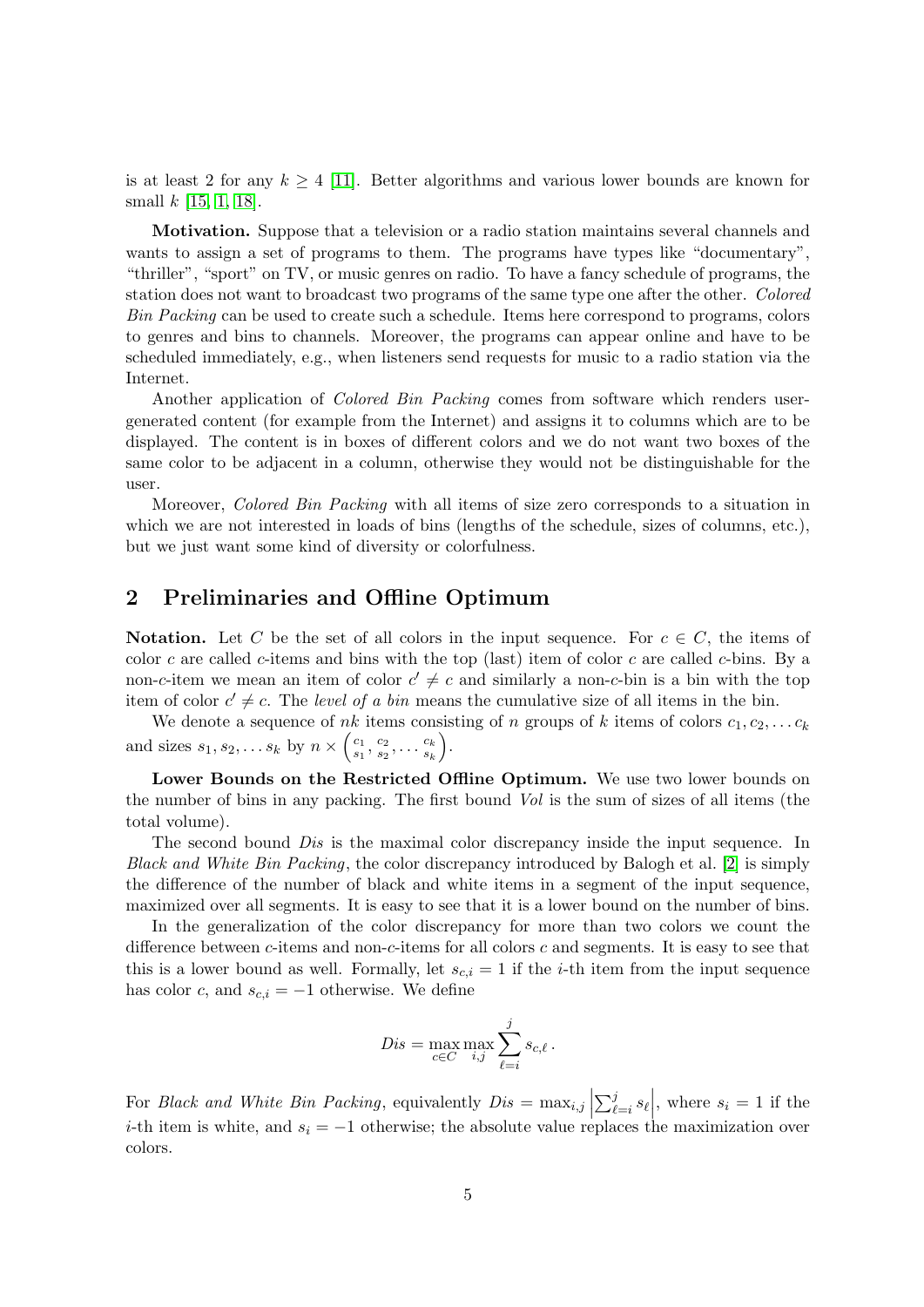We prove that *Dis* is a lower bound on the optimum similarly to the proof of Lemma 5 in [\[2\]](#page-26-1). First we observe that the number of bins in the optimum cannot increase by removing a prefix or a suffix from the sequence of items.

**Observation 2.1.** Let  $L = L_1 L_2 L_3$  be a sequence of items partitioned into three subsequences (some of them can be empty). Then  $OPT(L) \geq OPT(L_2)$ .

Proof. It is enough to show that the removal of the first or the last item does not increase the optimum. By iteratively removing items from the beginning and the end of the sequence we obtain the subsequence  $L_2$  and consequently  $OPT(L) \geq OPT(L_2)$ .

The first item of the sequence is clearly the first item in a bin. By removing the first item from the bin we do not violate any condition. Hence any packing of  $L$  is a valid packing of  $L$ without the first item. A similar claim holds for the last item.  $\Box$ 

Lemma 2.2.  $OPT(L) \geq Dis$ .

*Proof.* We prove that for every color c, the optimum is at least  $Dis_c := \max_{i,j} \sum_{\ell=i}^j s_{c,\ell}$ . Fix a color c and let  $i, j$  be  $\arg \max_{i,j} \sum_{\ell=i}^j s_{c,\ell}$ . Let  $\delta = Dis_c$ . We may assume that  $\delta > 0$ , otherwise  $\delta$  is trivially at most the optimum. By the previous observation we may assume  $i = 1$  and  $j = n$ .

Consider any packing of the sequence and let  $k$  be the number of bins used. Any bin contains at most one more  $c$ -item than non-c-items, since colors are alternating between  $c$ and other colors in the extreme case. Since we have  $\delta$  more c-items than non-c-items, we get  $k \geq \delta$ . Therefore  $OPT \geq Dis_{c}$ .  $\Box$ 

In Black and White Bin Packing, when all the items are of size zero, all Any FIT algorithms create a packing into the optimal number of bins [\[2\]](#page-26-1). For more than two colors this is not true and in fact no deterministic online algorithm can have a competitive ratio below 1.5. However, in the restricted offline setting a packing into  $Dis$  bins is still always possible, even though this fact is not obvious. This shows that the color discrepancy fully characterizes the combinatorial aspect of the color restriction in Colored Bin Packing.

<span id="page-5-0"></span>**Theorem 2.3.** Let all items have size equal to zero. Then a packing into Dis bins is possible in the restricted offline setting, i.e., items can be packed into Dis bins without reordering.

Proof. Consider a counterexample with a minimal number of items in the sequence. Let  $D = Dis$  be the maximal discrepancy in the counterexample and  $n \geq D$  be the number of items. The minimality implies that the theorem holds for all sequences of length  $n' < n$ . Moreover,  $D > 1$ , since for  $D = 1$  we can pack the sequence trivially into a single bin as there are no two adjacent items with the same color in the sequence.

We define an *important interval* as a maximal interval of discrepancy D. More precisely, consider a subsequence I of the input of consecutive items starting from the  $i$ -th item and ending with the j-th item, such that for some color  $c$  the discrepancy for this interval is  $D$ , i.e.,  $\sum_{\ell=i}^j s_{c,\ell} = D$ . Assume that there is no longer subsequence I' of consecutive input items that has discrepancy  $D$  and that contains the subsequence  $I$  (that is, a subsequence  $I'$  which starts no later than the *i*-th item and ends no earlier than the *i*-th item). A subsequence I of this kind is called an important interval. For an important interval, its dominant color c is the most frequent color in it. We start with showing that important intervals are just  $D$ items of the same color in the minimal counterexample.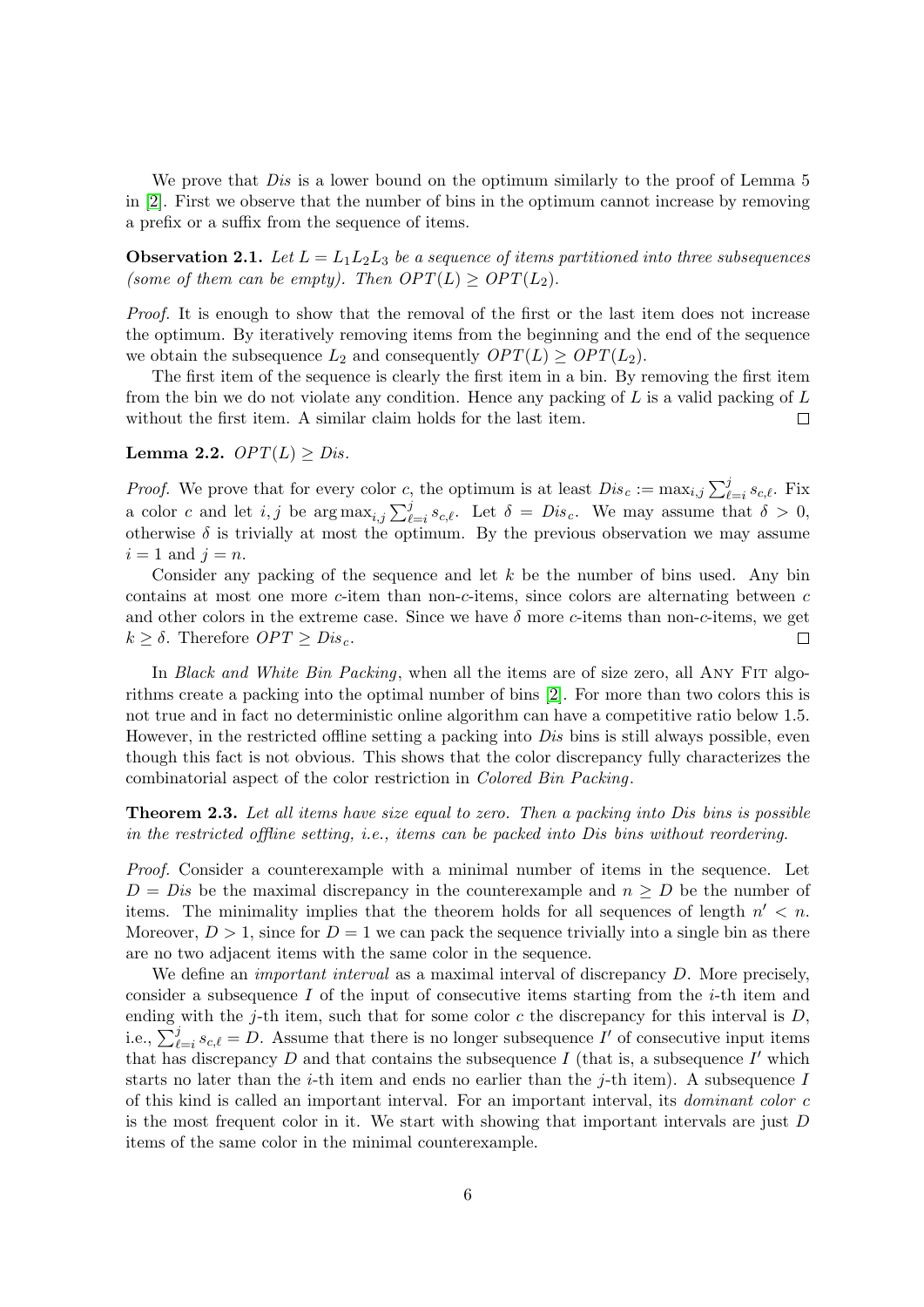Observation 2.4. Each important interval I contains D items of its dominant color c and no other items in the minimal counterexample.

*Proof.* Suppose there is a non-c-item in I and let a be the last such item in I. Then a must be followed by a c-item b in I, otherwise I without a would have discrepancy higher than  $D$ . We temporarily delete  $a$  and  $b$  from the sequence and pack the rest into  $D$  bins by minimality.

We interrupt the packing of the rest of the sequence just after the item prior to  $\alpha$  is put into a bin. There must be a c-bin  $B$ , otherwise the subsequence of I from the beginning up to a (including a) would have strictly more non-c-items than c-items (for each c-item in the subsequence of I there is a non-c-item packed on it and a is the extra non-c-item), and hence the rest of  $I$  after  $a$  would have discrepancy of more than  $D$ . We put  $a$  and  $b$  into  $B$  and the bin  $B$  is still a  $c$ -bin. Then we continue in the packing of the rest of the sequence which yields a packing of the whole sequence into  $D$  bins, therefore it is not a counterexample.  $\Box$ 

Next, we show that important intervals are disjoint in the minimal counterexample. Suppose that two important intervals  $I_1$  and  $I_2$  with dominant colors  $c_1$  and  $c_2$  intersect on an interval J. If  $c_1 \neq c_2$  we use the previous observation, since  $I_1$  or  $I_2$  has to contain an item from the other interval. Otherwise  $c_1 = c_2$ , but then their union has discrepancy of more than D which cannot happen.

Clearly, there must be an important interval in any non-empty sequence. Let  $I_1, I_2, \ldots I_k$ be important intervals in the counterexample sequence and let  $J_1, J_2, \ldots J_{k-1}$  be the intervals between the important intervals  $(J_i$  between  $I_i$  and  $I_{i+1}$ ,  $J_0$  be the interval before  $I_1$  and  $J_k$  be the interval after  $I_k$ . These intervals are disjoint and form a complete partition of the sequence, i.e.,  $J_0, I_1, J_1, I_2, J_2, \ldots, J_{k-1}, I_k, J_k$  is the whole sequence of items. Note that some of  $J_{\ell}$ 's can be empty.

If  $k > 2$ , we can create a packing  $P_1$  of the sequence containing only intervals  $J_0, I_1, J_1, I_2$ into  $D$  bins by minimality of the counterexample. Also there exists a packing  $P_2$  of intervals  $I_2, J_2, I_3, \ldots I_k, J_k$  into D bins. Any bin from  $P_1$  must end with an item from the important interval  $I_2$  and any bin from  $P_2$  must start with an item from  $I_2$ . Therefore we can merge both packings by items from  $I_2$  and obtain a valid packing of the whole sequence into D bins. Hence  $k \leq 2$ .

In the case  $k = 1$ , there are four subcases depending on whether  $J_0$  and  $J_1$  are empty or not:

- $J_0$  and  $J_1$  are non-empty: We create packings of  $J_0, I_1$  and  $I_1, J_1$  into D bins and merge them as before.
- J<sub>0</sub> is empty and J<sub>1</sub> non-empty: We delete the first item from  $I_1$ , pack the rest into  $D-1$ bins (the maximal discrepancy decreases after deleting) and put the deleted item into a separate bin.
- $J_0$  is non-empty and  $J_1$  empty: Similarly, we delete the last item from  $I_1$  and pack the rest into  $D-1$  bins.
- both are empty:  $I_1$  can be trivially packed into  $D$  bins.

For  $k = 2$ , we first show that  $J_0$  and  $J_2$  are empty and  $J_1$  is non-empty in the counterexample. If  $J_0$  is non-empty, we merge packings of  $J_0, I_1$  and  $I_1, J_1, I_2, J_2$ , and if  $J_2$  is non-empty, we put together packings of  $J_0$ ,  $I_1$ ,  $J_1$ ,  $I_2$  and  $I_2$ ,  $J_2$ . When  $J_1$  is empty, the sequence consists only of intervals  $I_1$  and  $I_2$  which must have different dominant colors. Thus they can be easily packed one on the other into D bins.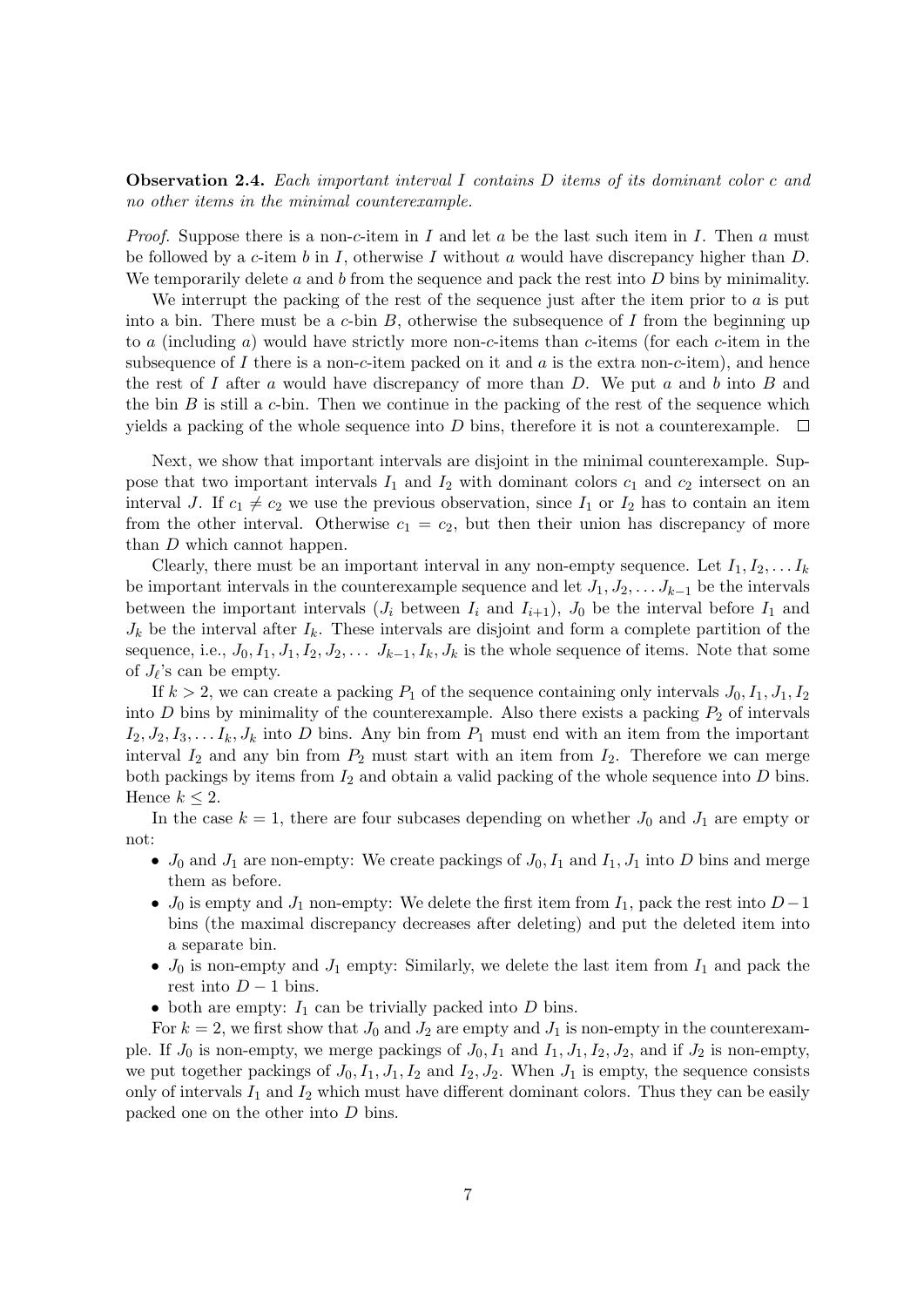The last case to be settled has only  $I_1, J_1$  and  $I_2$  non-empty. If the dominant colors  $c_1$  for  $I_1$  and  $c_2$  for  $I_2$  are different, we delete the first item from  $I_1$  and the last item from  $I_2$ , so the discrepancy decreases. We pack the rest into  $D-1$  bins and put the deleted items into a separate bin, so the whole sequence is in D bins again.

Otherwise  $c_1$  is equal to  $c_2$  and let c be  $c_1$ . Since  $I_1 \cup J_1 \cup I_2$  is not important, there must be at least  $D+1$  more non-c-items than c-items in  $J_1$ . Also any prefix of  $J_1$  contains strictly more non-c-items than c-items, thus at least the first two items in  $J_1$  have colors different from c.

We now delete three items from the sequence, pack those items into one bin and show that the rest of the sequence can be packed into  $D-1$  bins. Let  $I'_1$  be  $I_1$  without the first c-item p in  $I_1$ , let  $J'_1$  be  $J_1$  without the first non-c-item q in  $J_1$  and let  $I'_2$  be  $I_2$  without the last c-item r in  $I_2$ . In other words, we delete items  $p, q, r$  from the sequence. See Figure [1](#page-7-0) for an illustration of the original and modified sequence.

<span id="page-7-0"></span>Figure 1: An illustration of the original sequence and the modified sequence  $I'_1 \cup J'_1 \cup I'_2$  in the last case of the proof of Theorem [2.3.](#page-5-0)

**Lemma 2.5.** The discrepancy of  $I'_1 \cup J'_1 \cup I'_2$  is  $D-1$ .

*Proof.* Note that the discrepancy of  $I'_1$  is  $D-1$ , thus it remains to show the upper bound. Let I' be an important interval in  $I'_1 \cup J'_1 \cup I'_2$ . Suppose for a contradiction that the discrepancy of  $I'$  is D and let a be the first item in  $I'$  and b be the last item in  $I'$ . Let I be the interval from a to b in  $I_1 \cup J_1 \cup I_2$ , i.e., the original sequence.

I must contain at least one of deleted items  $p, q, r$ , since otherwise  $I = I'$  and we have found another important interval in the original sequence, because both  $I_1$  and  $I_2$  contain a deleted item. The deleted item in I cannot be p or r, since they are the first and the last item, respectively, of the original sequence.

Thus I contains q, b is after q and a is before q in the sequence. It follows that the dominant color of  $I'$  is c, otherwise deleting a would increase the discrepancy of  $I'$ . Note that I does not contain the deleted item p and that the discrepancy of I is at least  $D-1$ , since I and  $I'$  differ only by  $q$ .

Consider the interval J from  $p$ , the first item in the sequence, to  $b$ . It contains I and additionally at least one c-item  $p$ . Hence  $J$  has the discrepancy at least  $D$ , but it contains the whole  $I_1$  and some other items not in  $I_1$  (at least q and b) which is a contradiction, because  $I_1$  is an important interval and cannot be extended without decreasing its discrepancy.  $\Box$ 

By the previous lemma and the minimality of the counterexample, we pack the items in  $I'_1 \cup J'_1 \cup I'_2$  into  $D-1$  bins and we put the deleted items p, q and r into another bin. Thus in all cases we can pack the sequence into  $D$  bins, therefore no such counterexample exists.  $\Box$ 

By Theorem [2.3](#page-5-0) we can compute the restricted offline optimum of an instance with zerosize items only in polynomial time by computing *Dis*.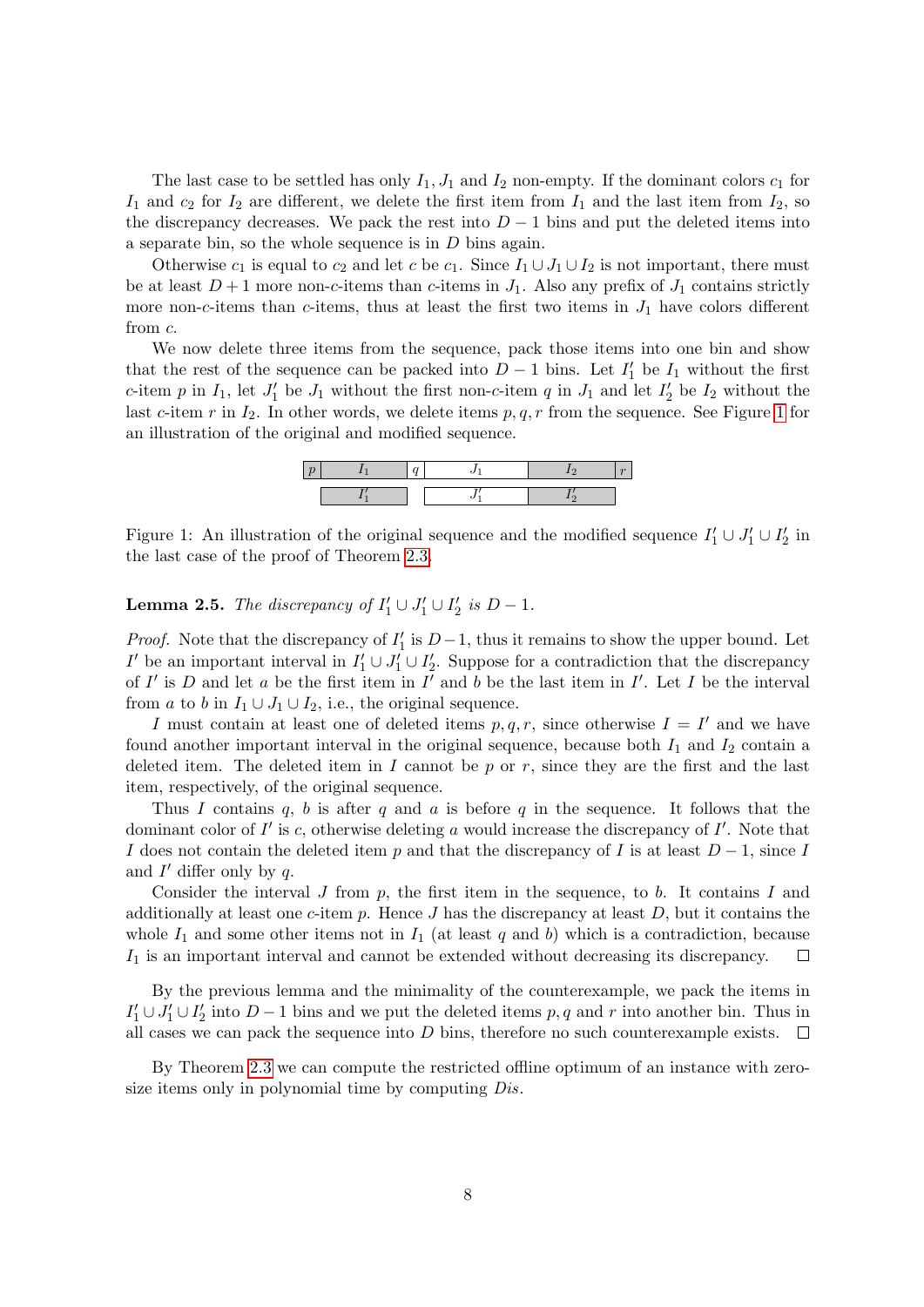### 3 Lower Bounds on Competitiveness of Any Online Algorithm

In our proofs of lower bounds for any deterministic online algorithm, an input is presented to an arbitrary fixed online algorithm. The next item in the input depends on what has the algorithm done with previous items. A natural way to describe such inputs uses a malicious adversary that chooses the next item in the input based on the current packing of the algorithm. The adversary tries to maximize the number of bins used by the algorithm, while keeping the offline optimum relatively small.

#### <span id="page-8-0"></span>3.1 Lower Bound for Zero-size Items

<span id="page-8-1"></span>**Theorem 3.1.** For zero-size items of at least three colors, there is no deterministic online algorithm with an asymptotic competitive ratio less than 1.5. Precisely, for each  $n > 1$  we can force any deterministic online algorithm to use at least  $[1.5n]$  bins using three colors, while the optimal number of bins is n.

Proof. The adversary uses only three colors throughout the proof, denoted by black, white and red and abbreviated by b, w and r in formulas. We show that if an online algorithm uses less than  $\lceil 1.5n \rceil$  bins, the adversary can send some items and force the algorithm to increase the number of black bins or to use at least  $\lceil 1.5n \rceil$  bins, while the optimal number of bins stays n. This way the algorithm is forced to open  $[1.5n]$  bins using finitely many items as the number of black bins is increasing.

Initially the adversary sends  $n$  black items, then it continues by phases and ends the process whenever the algorithm uses  $\lceil 1.5n \rceil$  bins at the end of a phase. When a phase starts, the algorithm has  $N_b < [1.5n]$  black bins and possibly some other white or red bins. In each phase the adversary forces the algorithm to use  $\lceil 1.5n \rceil$  bins or to have more than  $N_{\rm b}$  black bins. Note that the number of black bins increases in all phases except possibly the last one.

The adversary also guarantees that there is a restricted offline packing of the items into n bins at the beginning of each phase and moreover all bins in the offline packing of the adversary are black after each phase in which  $N<sub>b</sub>$  increases.

We now present how a phase works. Let *new items* be items from the current phase and old items be items from previous phases. The adversary begins the phase by sending  $n$  new items of colors alternating between white and red, starting by white, so it sends  $\lceil n/2 \rceil$  white items and  $\lfloor n/2 \rfloor$  red items.

If the algorithm has not put some new item on an old black item, the adversary sends  $n$  black items. Since the new items are packed into less than  $n$  black bins (more precisely, black at the beginning of the phase), the number of black bins increases. See Figure [2](#page-9-0) for an example of such situation. In the offline packing the adversary packs the first  $n$  new items of colors alternating between white and red into  $n$  bins (one item into each bin) which is allowed since all the bins were black at the beginning of the phase. Then the adversary puts  $n$  new black items into  $n$  bins and all the bins are black as desired. The adversary finishes the phase and continues with the next phase if the algorithm has less than  $\lceil 1.5n \rceil$  black bins.

Otherwise the algorithm put all new red and white items on old black items. If  $n$  is even, the adversary sends n additional white items. After that the algorithm has at least  $1.5n$  white bins. The adversary packs the first  $n$  new items into a single bin which now has a red item on the top. Since all other bins are black, the next  $n$  new white items are packed into  $n$  bins. Therefore the adversary reaches its goal and stops the process.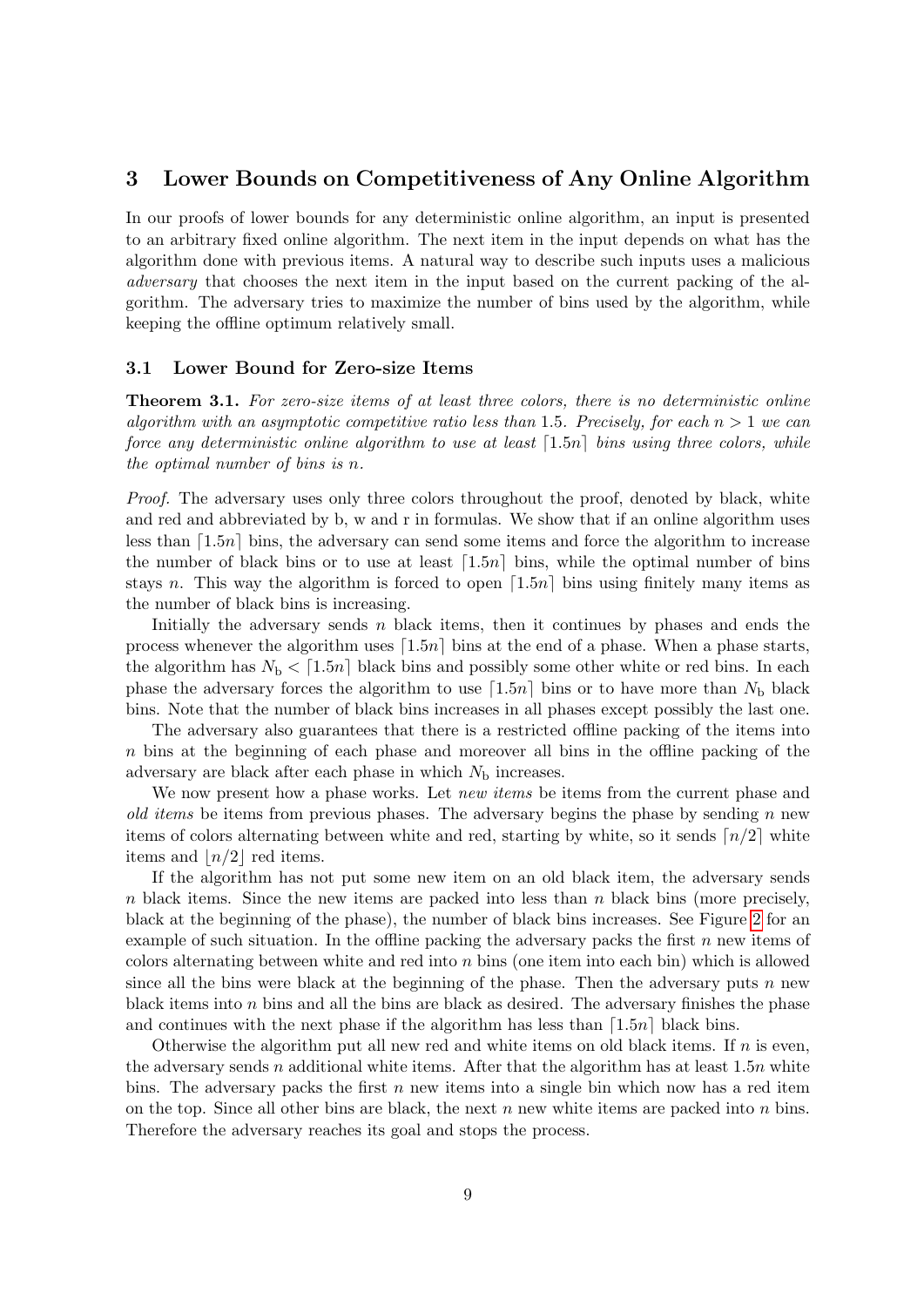

<span id="page-9-0"></span>Figure 2: An illustration of the case when the algorithm has not put some new item on an old black item for  $n = 4$ . New items are depicted with a dot. Note that an algorithm packed the first n new items into less than n black bins, thus the adversary sent n black items and forced an increase of the number of black bins.

If  $n$  is odd, the adversary has a white bin in the offline packing, thus it can send only  $n-1$  white items forcing the algorithm to have  $\lceil 1.5n \rceil - 1$  white bins. This suffices to prove the result in the asymptotic sense, but for the precise lower bound of  $[1.5n]$  for an odd n we need a somewhat more complicated construction.

Therefore if all new red and white items are put on old black items and  $n$  is odd, the adversary sends a black item e. We split our analysis depending on where e is packed by the algorithm:

- 1. If the algorithm does not pack  $e$  on a new white item, the adversary sends n white items forcing  $\lceil n/2 \rceil + n$  white bins. The offline packing is created similarly to the case of even n: Put the first  $n$  new items and  $e$  into one bin and the next  $n$  new white items into  $n$ bins. Thus the adversary is done and stops the process.
- 2. The black item e is put on a new white item. There are  $\lfloor n/2 \rfloor$  white and  $\lfloor n/2 \rfloor$  red new items on the top of algorithm's bins and the adversary sends another black item f. Since red and white are equivalent colors (considering only new items), without loss of generality the algorithm packs  $f$  into a red bin or into newly opened bin.

Next the adversary sends a white item  $q$  and a red item  $h$ . After packing  $q$  there are  $\lceil n/2 \rceil$  bins with a new white item on the top and at least one bin with a new black item on the top. If h is not put on a new white item (i.e., it is put into a black bin, a new bin or on an old white item), the adversary sends  $n$  white items and the algorithm must use [1.5n] bins. In this case the adversary packs the first  $n-1$  new items together with e, g and h into one bin and the n-th new white item with f into another bin. Then all the bins are black and the last  $n$  new white items are put into them. The adversary stops sending items again.

Otherwise the algorithm packs  $h$  on a new white item and the adversary sends  $n$  black items. (See Figure [3.](#page-10-1)) The number of black bins increases, because the adversary sent  $n+2$  new black items and  $n+2$  new non-black items, and the red item h is put on a new white item. In the offline packing the first  $n$  new non-black items are packed into n bins, black items e and f into two arbitrary bins and non-black items q and h are put on e and f. Since no bin is black, the adversary puts the last n new black items into n bins and all the bins are black, thus the adversary continues with the next phase.

 $\Box$ 

The lower bound has additional properties that we use later in our lower bound for items of arbitrary size. Most importantly, we have at least  $\begin{bmatrix}1.5 & OPT\end{bmatrix}$  of c-bins at the end (and possibly some additional bins of other colors).

<span id="page-9-1"></span>**Lemma 3.2.** After packing the instance from Theorem [3.1](#page-8-1) by an online algorithm there is a color c for which we have  $\begin{bmatrix}1.5 \\ 0PT\end{bmatrix}$  of c-bins. Moreover, in each restricted offline optimal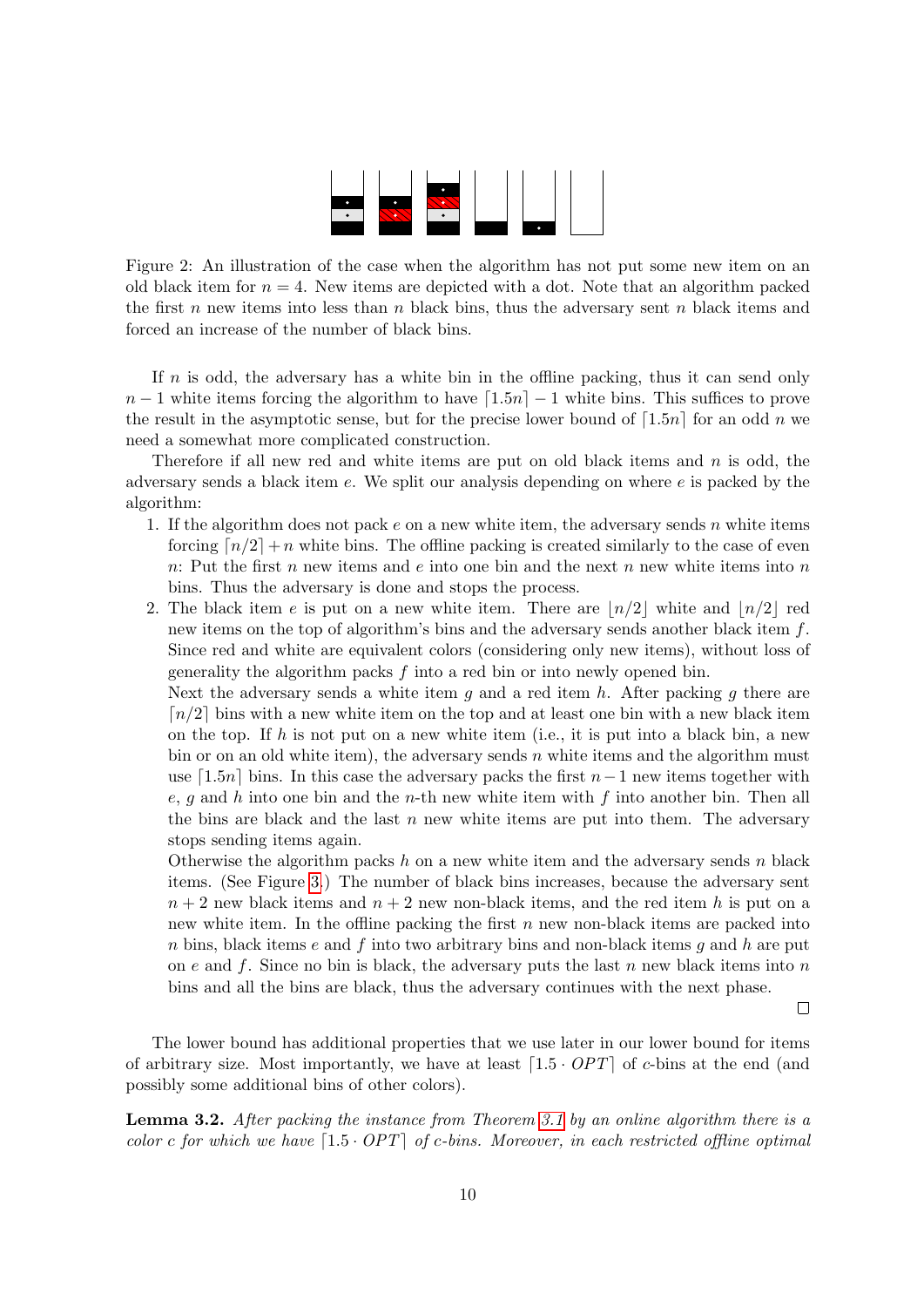

<span id="page-10-1"></span>Figure 3: An illustration of the packing for  $n = 3$  in the last case of the proof of Theorem [3.1,](#page-8-1) i.e., the algorithm put the black item  $e$  on a new white item, the black item  $f$  is packed into a red bin, and the red item h is put on a new white item (note that it does not matter where the white item  $g$  is packed). New items are depicted with a dot. Then the adversary sends 3 black items and the algorithm must pack one of them into a newly created bin.

packing of the instance all the bins have a c-item on the top.

*Proof.* Let  $n = OPT$  as in the previous proof. The adversary stops sending items when it finishes the last phase. In the last phase either the number of black bins increases to  $\lceil 1.5n \rceil$ , or the adversary forces  $[1.5n]$  white or red bins by sending n white or red items. In both cases we have  $\lceil 1.5n \rceil$  bins of the same color.

Since an optimal packing uses n bins and the last n items are of the same color (in each case of the construction), they must be packed into different bins. Hence each bin of a restricted offline optimal packing has a c-item on the top.  $\Box$ 

### <span id="page-10-0"></span>3.2 Lower Bound for Items of Arbitrary Size

We show a lower bound of 2 for two colors, i.e., for *Black and White Bin Packing*, and a lower bound of 2.5 for at least three colors. Both bounds follow a similar adversarial construction that has two parts: The first part uses only zero-size items to create a lot of bins of the same color, say white. The second part is the same for both lower bounds and it is defined in the next lemma.

As in the lower bound for zero-size items, the lower bound for at least three colors uses exactly three colors, denoted by black, white and red and abbreviated by b, w and r in formulas.

The next lemma constitutes the second part of the adversarial construction.

<span id="page-10-2"></span>**Lemma 3.3.** Suppose that a deterministic online algorithm A has created  $k \geq n$  bins of the same color, without loss of generality white, on a sequence L of zero-size items (A may create some bins of other colors which we do not take into account). Suppose also that:

•  $OPT(L) = n > 1$ ,

• in each restricted offline optimal packing of L all the bins have a white item on the top. Then for the online algorithm  $A$  there exists a sequence  $L'$  of black and white items such that A uses  $k + n$  bins on the whole sequence  $LL'$ , while an optimal restricted offline algorithm packs  $LL'$  into  $n + 1$  bins.

Note that the preconditions of the lemma are exactly satisfied by Lemma [3.2](#page-9-1) for  $k =$  $\lceil 1.5n \rceil$ .

*Proof.* Let W be the set of k white bins opened by A on the sequence  $L$ .

The proof is based on the following idea: The adversary sends the instance in phases, each starting with two small items, white and black. If the black item is put into an already opened bin with a non-zero level, we send a huge white item that can be put only on the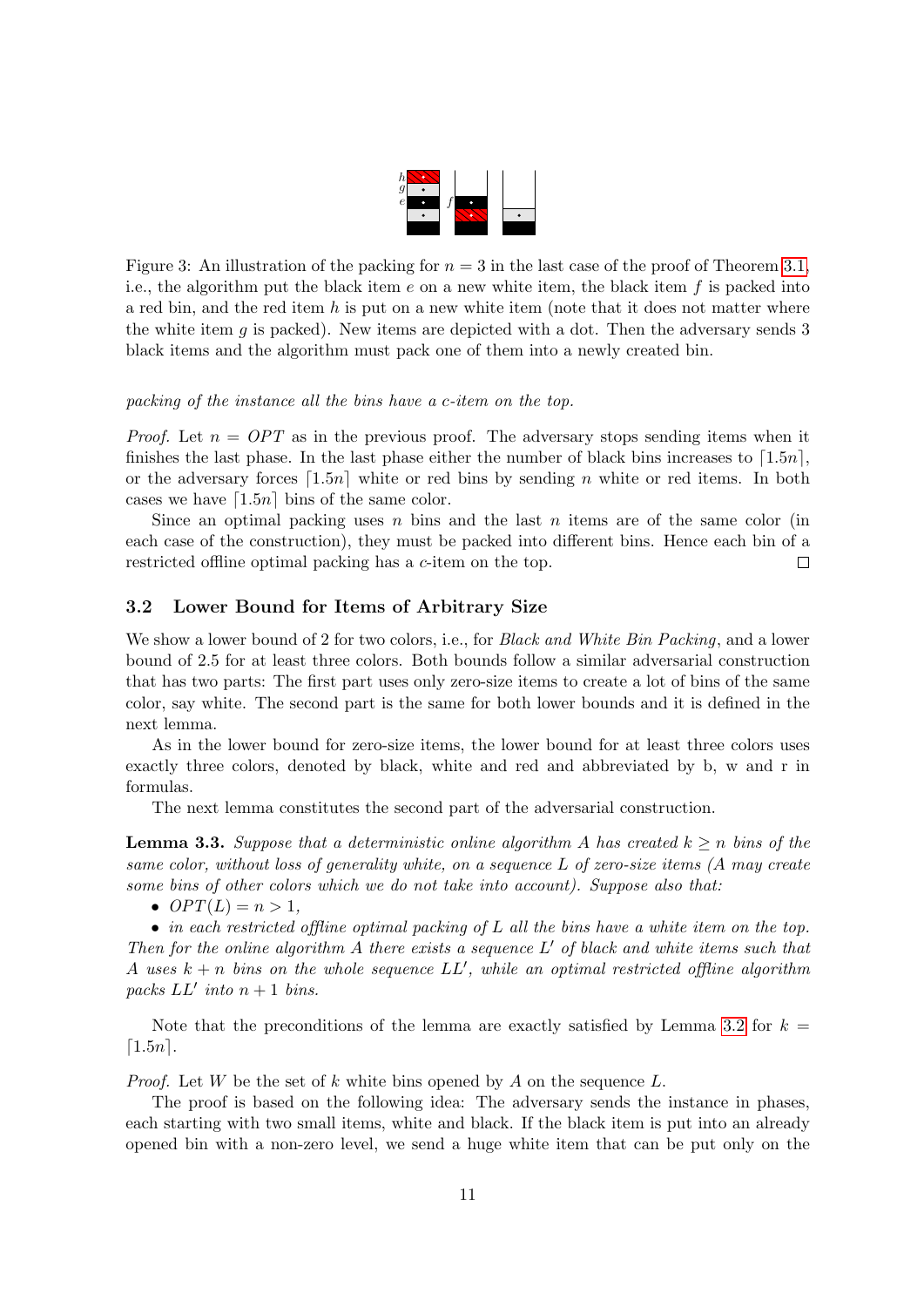small black item. Therefore the algorithm has to put the huge white item into a bin with level zero (and not from the set  $W$ ), but an optimal offline algorithm puts the small black item into a level zero bin and the huge white item on it. Otherwise, if the small black item is put into a new bin or a level zero bin, the phase is finished: The online algorithm opened a bin in the phase, while an optimal offline algorithm does not need to. This way an online algorithm is forced to behave oppositely to an optimal offline algorithm. Note that the first option (the first black item from the phase is put into an already opened bin) is better for the online algorithm.

We formalize this idea by the following adversarial algorithm. Let  $\varepsilon = 1/(4k)$  and  $\delta_i =$  $1/5^i \cdot \varepsilon = 1/(5^i \cdot 4k)$ . The adversary uses the items of the following types:

- regular white items of size  $\varepsilon$ ,
- regular black items of size  $\delta_i$  for some  $i \geq 1$ ,
- special black items of size  $3\delta_i$  for some  $i \geq 1$ ,
- huge white items of size  $1 2\delta_i$  for some  $i \geq 1$ .

Note that  $3\delta_i < \varepsilon$ , i.e., all black items are smaller than  $\varepsilon$ , and that a huge white item of size  $1 - 2\delta_i$  cannot be packed with a black item of size at least  $\delta_j$  for any  $j < i$ .

Let i be the index of the current phase and let j be the number of huge white items in the instance so far. The adversarial algorithm is as follows:

- 1. Let  $i = 0$  and  $j = 0$ .
- 2. If  $j = n$  or if  $i = k + n$ , then stop.
- 3. Let  $i = i + 1$ . Send  $\begin{pmatrix} \text{white} \\ \end{pmatrix}$ hite, black<br>  $\varepsilon$ ,  $\delta_i$  $\delta_i$  , i.e., a group consisting of a regular white item and a regular black item.
- 4. If the regular black item is packed in a new bin or in a bin with level zero, go to step 2 (continue with the next phase).
- 5. Let  $j = j + 1$ . Send  $\begin{pmatrix} \text{black} \\ 3\delta \end{pmatrix}$ black white<br> $3\delta_i$ ,  $1-2\delta_i$ white black<br>  $1\!-\!2\delta_i\, , \quad \delta_i$  $\delta_i$  . Then go to step 2 (continue with the next phase).

See Figure [4](#page-11-0) for an example of the situation after two phases of the adversarial algorithm.



<span id="page-11-0"></span>Figure 4: A situation after two phases of the algorithm (for simplicity, zero-size items are not shown). Items from the second phase are marked with a dot. In the first phase, the second item went into a bin of level zero, so the phase ended immediately. However, in the second phase the second item went into a bin with a non-zero level, thus a huge white item arrived.

First we show that we can pack the whole list of items into  $n + 1$  bins and then that no huge white item can be packed by an online algorithm into a bin from the set  $W$ , i.e., one of k bins which are white after the first part with zero-size items.

Lemma 3.4.  $OPT(LL') = n + 1$ .

*Proof.* We create n white bins of level zero from the list  $L$  by the preconditions of the lemma. Each of  $j \leq n$  huge white items is packed with the two regular black items from the same phase, thus creating j full bins with a black item at the bottom. All these bins are combined with the bins created from  $L$ . The remaining items, i.e., for each phase the regular white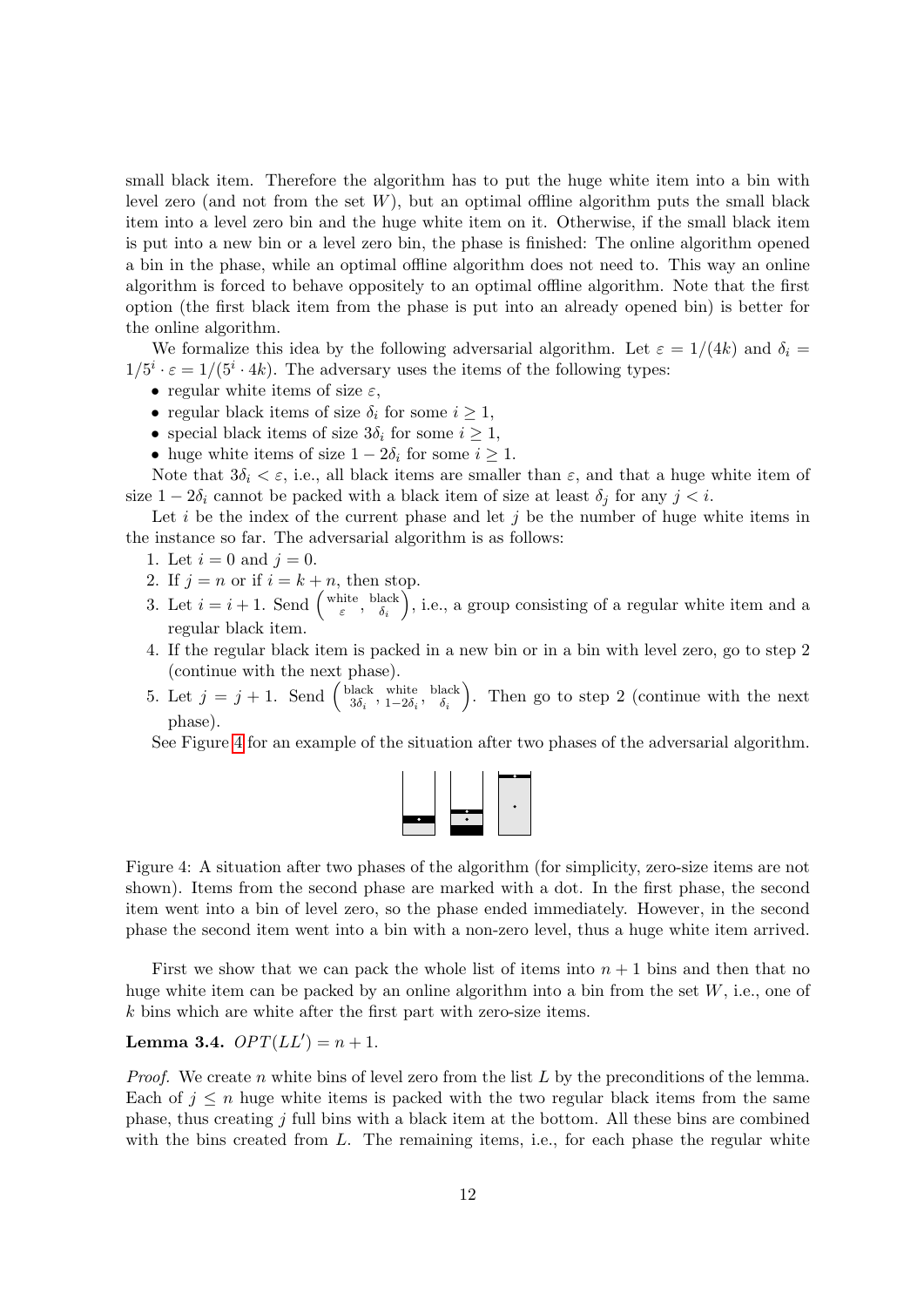item and the special or regular black item, have alternating colors and the total size of at most  $2i \cdot \varepsilon \leq 2(k+n) \cdot (4k) \leq 1$  (recall that  $k \geq n, i$  is the index of the current phase and all black items are smaller than  $\varepsilon$ ). Therefore all remaining items can be put into an additional  $(n + 1)$ -th bin.

Since all bins in each optimal packing of  $L$  are white and  $L'$  begins by a regular white item, we get that  $OPT(LL') = n + 1$ .  $\Box$ 

We now analyze how the online algorithm  $A$  behaves on the sequence  $L'$ .

**Lemma 3.5.** After the *i*-th phase the number of bins with a non-zero level is at least *i*. Moreover, A packs no huge white item into a bin from the set W.

Proof. We show that in each phase the number of bins with a non-zero level increases by at least one. This holds trivially, if the second item in a phase, denoted by  $s$ , is put into a new bin or to a bin with level zero. Otherwise, if s is put into a bin of non-zero level, the adversary continues the phase by sending three other items, most importantly a huge white item  $h$ . The item s is the only one from  $L'$  that is sent before  $h$  and that is sufficiently small to be packed into a single bin with  $h$ , but s is in a bin with another item of non-zero size. Therefore h must be packed into a new bin or into a bin with level zero. This proves the first statement of the lemma.

For the second statement, note that if the algorithm puts  $h$  into a bin with zero-size items only, the bin cannot be white, but all the bins from the set  $W$  that have still level zero (while packing h) are white. As we already observed, h is not put into a bin from W that has a non-zero level.  $\Box$ 

We now finish the proof of Lemma [3.3.](#page-10-2) By the previous lemma we know that if the adversarial algorithm ends with  $i = k+n$ , there are  $k+n$  bins with a non-zero level. Otherwise, if the instance stops by  $j = n$ , the online algorithm has at least  $|W| + n = k + n$  open bins, since it opens bins in W on L and it must put n huge white items into other bins.  $\Box$ 

We use the lemma to prove lower bounds for *Black and White Bin Packing* and for *Colored* Bin Packing.

Theorem 3.6. For items of two colors and arbitrary size, there is no deterministic online algorithm with an asymptotic competitive ratio of less than 2.

*Proof.* Let  $n > 1$  be a large integer. The adversary starts the instance by sending n zero-size white items and the online algorithm must open  $n$  white bins, one for each item.

Observe that the preconditions of Lemma [3.3](#page-10-2) are satisfied for  $k = n$  and L being the n zero-size white items. By the lemma the adversary forces the algorithm to use  $k + n = 2n$ bins, while the restricted offline optimum equals  $n+1$ . Thus we get that the ratio between the number of bins by the online algorithm and the optimum tends to 2 as n goes to infinity.  $\Box$ 

By combining our lower bound of 1.5 for zero-size items of at least three colors and Lemma [3.3](#page-10-2) we obtain a general lower bound of 2.5 for items of arbitrary size and at least three colors.

Theorem 3.7. For items of at least three colors and arbitrary size, there is no deterministic online algorithm with an asymptotic competitive ratio of less than 2.5.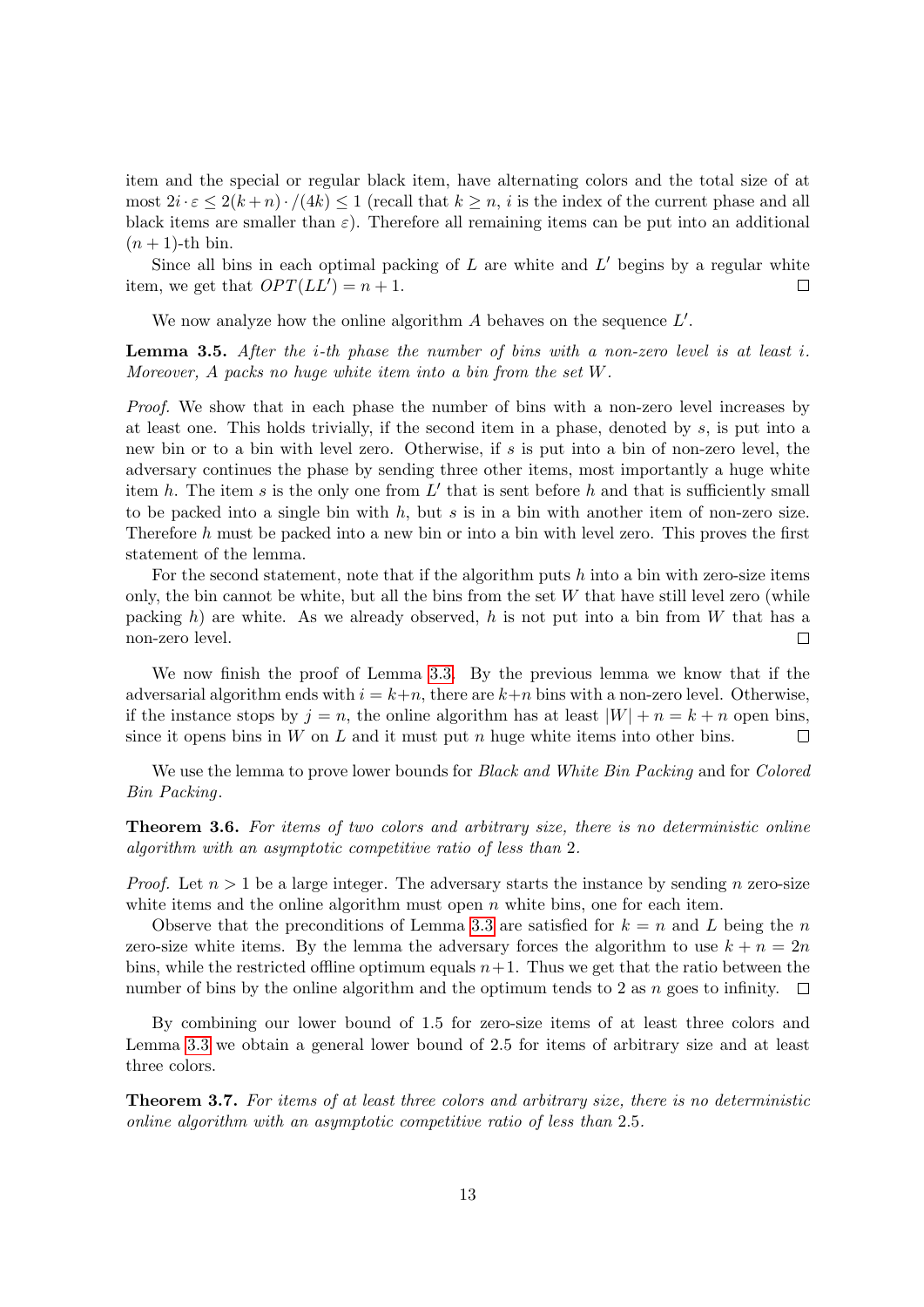*Proof.* Let  $n > 1$  be a large integer. The adversary starts with the hard instance for zero-size items from the proof of Theorem [3.1](#page-8-1) with the optimum equal to  $n$ . By Lemma [3.2](#page-9-1) there are at least  $\lceil 1.5n \rceil$  bins of the same color, without loss of generality white, and each optimal packing has all bins of the same color. This satisfies the preconditions of Lemma [3.3](#page-10-2) with  $k = \lfloor 1.5n \rfloor$  and L being the sequence of items from the lower bound for zero-size items.

We now use Lemma [3.3](#page-10-2) again and get that the algorithm must use at least  $k+n = \lfloor 2.5n \rfloor$ bins. As  $OPT = n + 1$ , we get that the ratio between the number of bins by the online algorithm and the optimum tends to  $2.5$  as n goes to infinity.  $\Box$ 

### 4 Algorithms for Arbitrarily Many Colors

### <span id="page-13-0"></span>4.1 Optimal Algorithm for Zero-size Items

The main problem of FF, BF and WF is that they pack items regardless of the colors of bins, only keeping the packing valid. We address the problem by balancing the colors of top items in bins – we mostly put an incoming  $c$ -item into a bin of the most frequent other color. When there are more most frequent colors other than c or we have more choices of bins of the most frequent other color where to put an item we can choose arbitrarily among these colors or bins, e.g., by First Fit. We call this algorithm Balancing Any Fit (BAF).

We define BAF for items of size zero and show that it opens at most  $\lceil 1.5Dis \rceil$  bins which is optimal in the worst case by Theorem [3.1.](#page-8-1) Then we combine BAF with the algorithm PSEUDO by Balogh et al. [\[2\]](#page-26-1) for items of arbitrary size and prove that the resulting algorithm is absolutely 3.5-competitive.

Let  $D_k$  be the maximal discrepancy on the subsequence of the input from the first item up to the k-th item, i.e.,  $D_k = \max_{c \in C} \max_{i,j \le k} \sum_{\ell=i}^j s_{c,\ell}$ , and let  $N_{c,k}$  be the number of c-bins after packing the k-th item. We define the current discrepancy as  $CD_{c,k} = \max_{i \leq k+1} \sum_{\ell=i}^{k} s_{c,\ell}$ , i.e., the discrepancy of color c on an interval which ends with the last packed item (the  $k$ -th). The current discrepancy basically tells us how many c-items have come recently and thus how many c-items may arrive without increasing the overall discrepancy. Note that  $CD_{c,k} \leq D_k$ and that  $CD_{c,k}$  is at least zero as we can set  $i = k + 1$ .

Let  $\alpha_{c,k} = N_{c,k} - [D_k/2]$  be the difference between the number of c-bins and the half of the maximal discrepancy so far. Observe that  $[D_k/2]$  is the number of bins which BAF may use in addition to OPT bins, since the current value of OPT is  $D_k$  by Theorem [2.3.](#page-5-0) We omit the index k in  $D_k$ ,  $N_{c,k}$ ,  $CD_{c,k}$  and  $\alpha_{c,k}$  when it is obvious from the context.

While processing the items, if  $D$  is the maximal discrepancy so far, the algorithm may receive  $D - CD_c$  of c-items without changing the maximal discrepancy; this forces the algorithm to use  $N_c + D - CD_c$  bins. Hence, to terminate with at most  $[1.5D]$  bins we try to keep  $N_c - CD_c \leq [D/2]$  for all colors c. For simplicity, we use an equivalent inequality of

<span id="page-13-1"></span>
$$
\alpha_c = N_c - \left\lceil \frac{D}{2} \right\rceil \leq CD_c. \tag{1}
$$

If we can keep the inequality valid, there can be no color c with  $N_c > [1.5D]$ , else we get  $CD_c \geq N_c - [D/2] > [1.5D] - [D/2] = D$  which contradicts  $CD_c \leq D$ . Let the main invariant for a color  $c$  be Equation [1.](#page-13-1)

As  $CD_c \geq 0$ , keeping the invariant is easy for all colors with at most  $[D/2]$  bins. Also when there is only one color c with  $N_c > [D/2]$ , we just put any non-c-item into a c-bin. Therefore,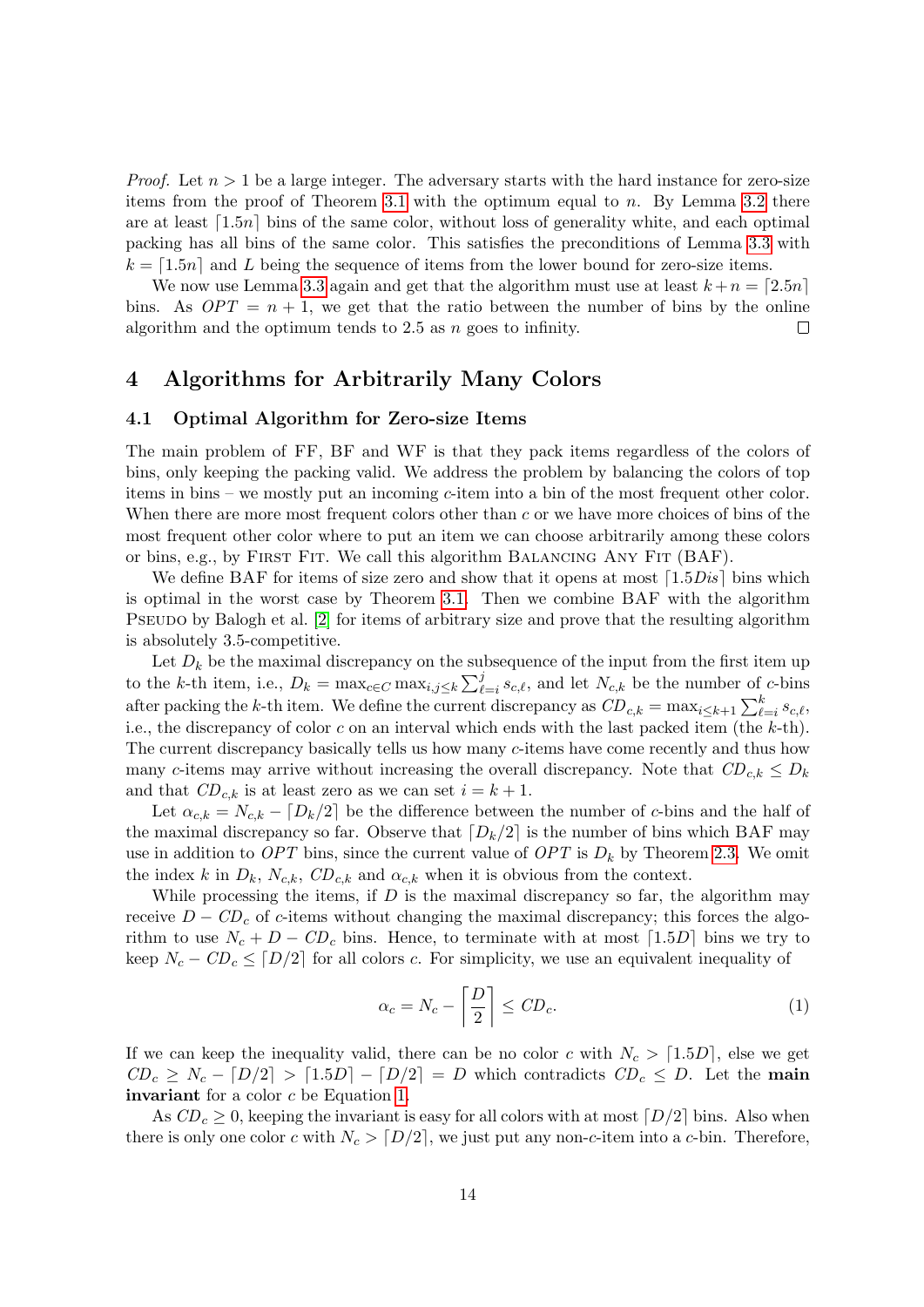if a non-c-item comes, the number of c-bins  $N_c$  decreases and the current discrepancy  $CD_c$ decreases by at most one.  $(CD<sub>c</sub>$  stays the same when it is zero.) Since both increase with an incoming  $c$ -item, we are keeping our main invariant  $(1)$  for the color  $c$ .

Moreover, there are at most two colors with strictly more than  $[D/2]$  bins, given that we have at most [1.5D] open bins. Thus we only have to deal with two colors having  $N_c > [D/2]$ . We state the algorithm BALANCING ANY FIT for items of size zero.

Balancing Any Fit (BAF):

- 1. For an incoming c-item, if there are no bins or c-bins only, open a new bin and put the item into it.
- 2. Otherwise, if there is at most one color with the number of bins strictly more than  $[D/2]$ , put an incoming c-item into a bin of color  $c' = \arg \max_{c'' \neq c} N_{c''}$ . If more colors have the same maximal number of bins, choose color  $c'$  arbitrarily among them, e.g., by FIRST FIT. Among  $c'$ -bins, choose again arbitrarily, e.g., by FIRST FIT.
- 3. Suppose that there are two colors b and w such that  $N_{\rm b} > [D/2]$  and  $N_{\rm w} >$ [D/2]. If  $c = w$ , put the item into a bin of color b. If  $c = b$ , put the item into a bin of color w. Otherwise  $c \notin \{b, w\}$ ; if  $N_b - [D/2] < CD_b$ , put the item into a bin of color w, otherwise into a bin of color b.

As we discussed, keeping the main invariant [\(1\)](#page-13-1) is easy in the first and the second case of the algorithm. Therefore we can conclude the following lemma.

<span id="page-14-1"></span>**Lemma 4.1.** Suppose that the main invariant holds for all colors before packing the t-th item and that there is at most one color c with  $N_{c,t-1} > [D_{t-1}/2]$  before the t-th item, i.e., the t-th item is packed using the first or the second case of the algorithm. Then the main invariant holds for all colors also after packing the t-th item.

Most of the proof of 1.5-competitiveness of BAF thus deals with two colors having more than  $[D/2]$  bins. Without loss of generality let these two colors be black and white in the following and let us abbreviate them by b and w.

In the third case of the algorithm we have to choose either black or white bin for items of other colors than black and white, but the current discrepancy decreases for both black and white, while the number of bins stays the same for the color which we do not choose. So if  $\alpha_{\rm b} = CD_{\rm b}$  and  $\alpha_{\rm w} = CD_{\rm w}$ , it is possible to force the algorithm to open more than  $(1.5D)$ bins. See Figure [5](#page-15-0) for an example of such situation.

Therefore we need to prove that in the third case, i.e., when  $N_{\rm b} > [D/2]$  and  $N_{\rm w} > [D/2]$ , at least one of inequalities  $\alpha_{\rm b} \leq CD_{\rm b}$  and  $\alpha_{\rm w} \leq CD_{\rm w}$  is strict. This motivates the following secondary invariant:

<span id="page-14-0"></span>
$$
2\alpha_{\rm b} + 2\alpha_{\rm w} \le CD_{\rm b} + CD_{\rm w} + 1. \tag{2}
$$

If the secondary invariant holds, it is not hard to see that in the third case of the algorithm the choice of the bin maintains the main invariant. The tricky part of the proof is to prove the base case of the inductive proof of the secondary invariant. A natural proof would show the base case whenever b and w become the two colors with  $N_{\rm b}, N_{\rm w} > [D/2]$ . However, we are not able to do that. Instead, we prove that the secondary invariant holds already at the moment when b and w become the two strictly most frequent colors on the top of the bins, i.e.,  $N_{\rm b} > N_c$  and  $N_{\rm w} > N_c$  for all other colors c, which may happen much earlier, when the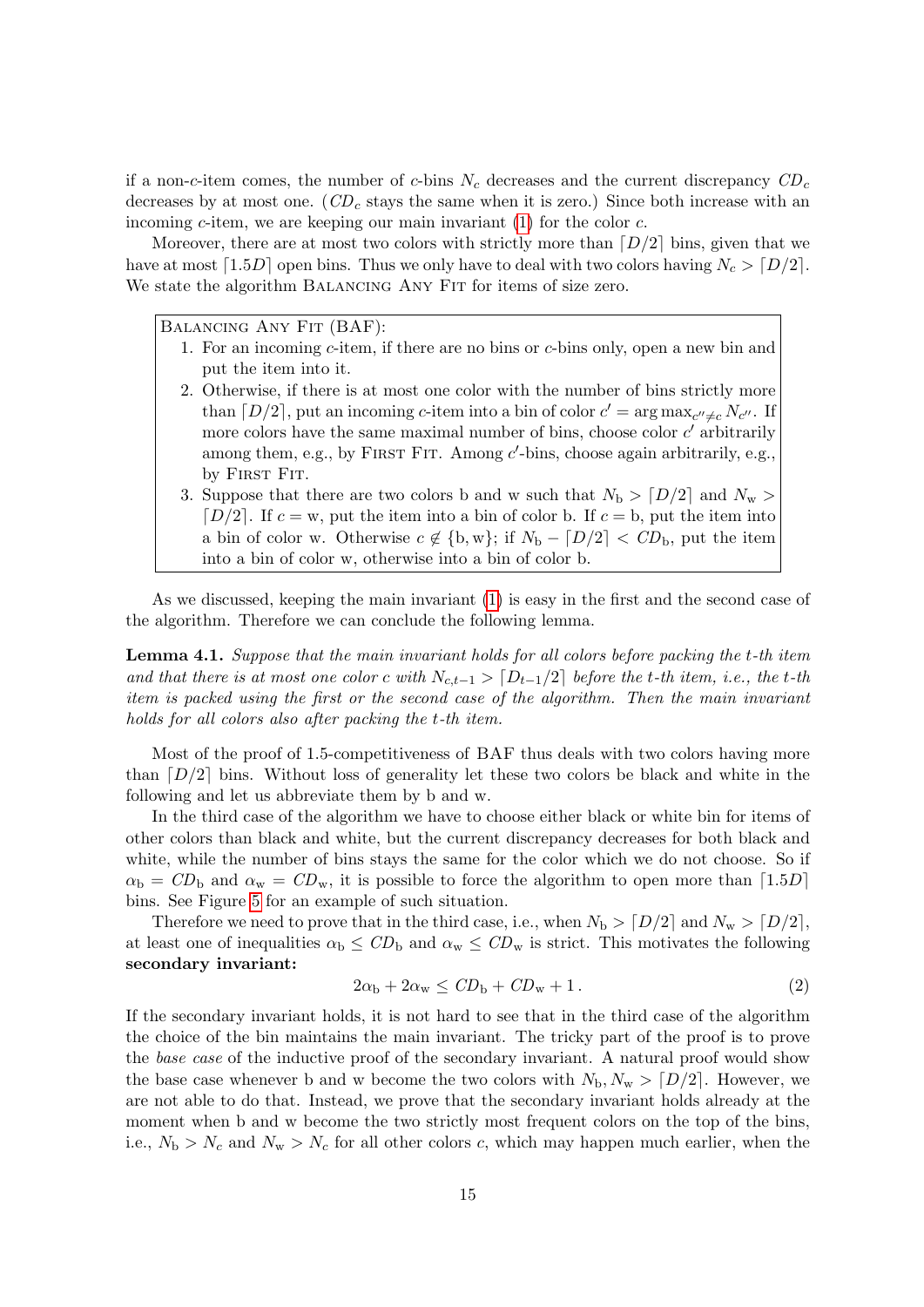

<span id="page-15-0"></span>Figure 5: An example with  $D = 5$  and  $[1.5 \cdot D] = 8$  (note that only top items in bins are shown). Suppose that  $CD_b = 1$  and  $CD_w = 1$ , thus  $N_b = CD_b + [D/2]$  and  $N_w =$  $CD_w + [D/2]$ , i.e., the main invariant does not hold strictly for both black and white. If the next incoming red item goes into a black bin, then the adversary sends five white items and  $D = 5$  after that, since  $CD<sub>w</sub>$  decreases to zero. Hence the adversary forces nine open bins. The case in which the red item is packed into a white bin is symmetric.

number of their bins is significantly below  $D/2$ . After that, maintaining both invariants is relatively easy.

Theorem 4.2. BALANCING ANY FIT is 1.5-competitive for items of size zero and an arbitrary number of colors. Precisely, it uses at most  $\lceil 1.5 \cdot OPT \rceil$  bins.

*Proof.* First we show that keeping the main invariant [\(1\)](#page-13-1) for each color c, i.e.,  $\alpha_c \leq CD_c$ . is sufficient for the algorithm to create at most  $\left[1.5D\right]$  bins. This implies both that the algorithm is well defined since there are at most two colors with  $N_c > [D/2]$ , and that the algorithm is 1.5-competitive, since the maximal discrepancy equals the optimum.

<span id="page-15-1"></span>**Lemma 4.3.** After packing the t-th item, if we suppose that  $N_{c,i} - [D_i/2] \leq CD_{c,i}$  for all colors c and for all  $i < t$ , the algorithm uses at most  $\lceil 1.5D_t \rceil$  bins.

*Proof.* We prove the lemma by contradiction: Suppose that BAF opens a bin with the  $k$ -th item in the sequence (for  $k \leq t$ ) and we exceed the  $[1.5D_k]$  limit, but before the k-th item there were at most  $[1.5D_{k-1}]$  bins. Thus  $D_k = D_{k-1}$ , since if  $D_k = D_{k-1} + 1$ , then the bound also increases with the k-th item.

Let c be the color of the k-th item. Let the  $\ell$ -th item be the last non-c-item before the k-th, so only c-items come after the  $\ell$ -th item. None of c-items from the  $(\ell + 1)$ -st to the  $k$ -th increase the maximal discrepancy  $D$ , otherwise if one such item increases  $D$ , then all following such items also do. Thus  $D_\ell = D_k$ .

The algorithm must have received  $[1.5D_\ell]+ 1-N_{c,\ell}$  of c-items after the  $\ell$ -th item to open  $\lceil 1.5D_\ell \rceil + 1$  bins, but then

$$
CD_{c,k} = CD_{c,\ell} + [1.5D_{\ell}] + 1 - N_{c,\ell} \ge N_{c,\ell} - \left\lceil \frac{D_{\ell}}{2} \right\rceil + [1.5D_{\ell}] + 1 - N_{c,\ell} = D_{\ell} + 1
$$

where we used the main invariant for the inequality which holds, because  $\ell < k \leq t$ . We get a contradiction, since  $CD_{c,k} \leq D_k = D_{\ell}$ .  $\Box$ 

We have to deal with the case in which  $N_{\rm b} > [D/2]$  and  $N_{\rm w} > [D/2]$ . We show that we can maintain the secondary invariant [\(2\)](#page-14-0), while black and white are the two strictly most frequent colors of bins (even if  $N_{\rm b} \leq [D/2]$  or  $N_{\rm w} \leq [D/2]$ ). Then we prove that the secondary invariant starts to hold when black and white become the two strictly most frequent colors, i.e.,  $N_c < N_b$  and  $N_c < N_w$  for all other colors c; this step must precede the time when the number of bins for the second color gets over the  $[D/2]$  limit. Therefore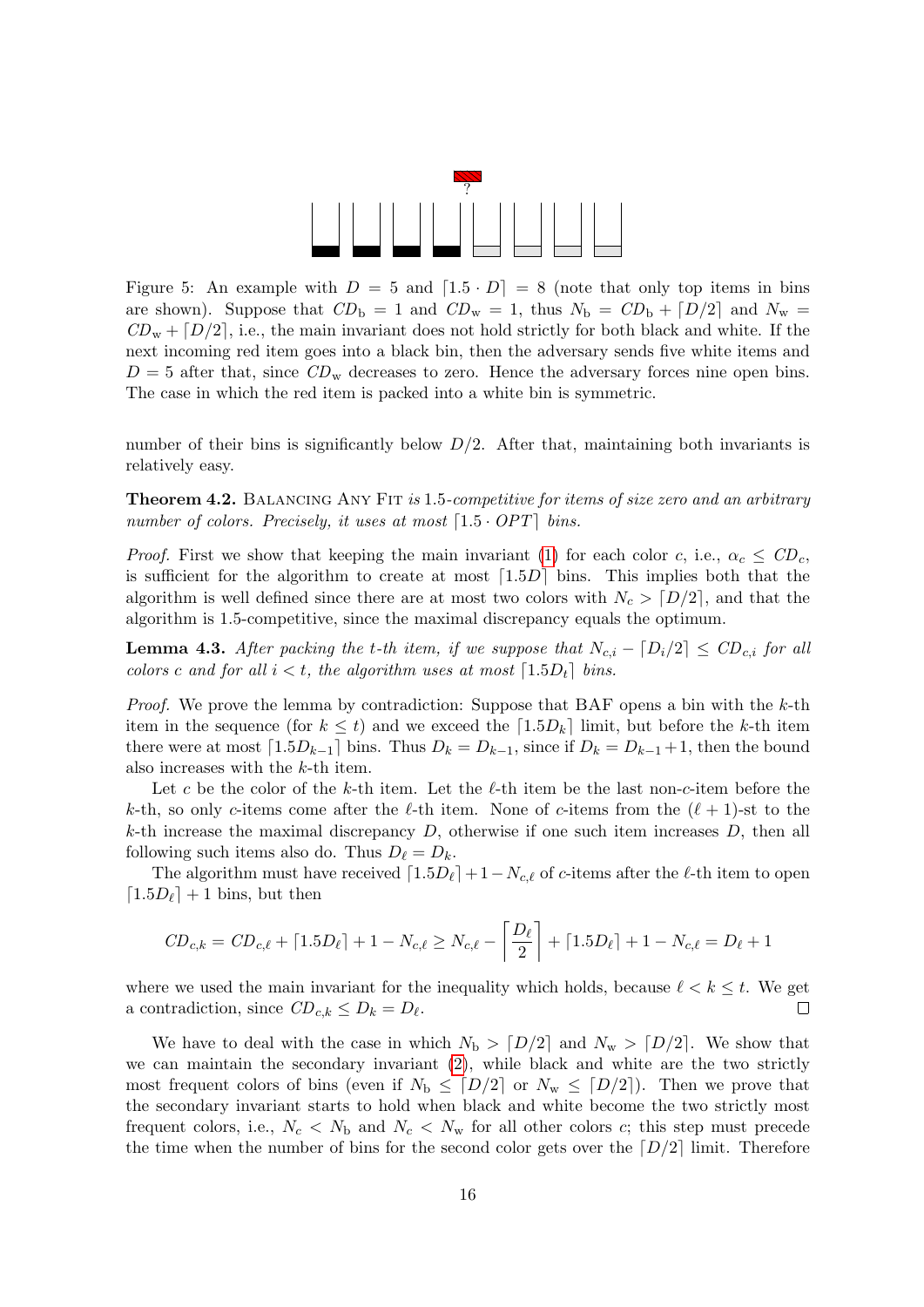we prove by induction that the secondary invariant holds in certain intervals of the input sequence.

<span id="page-16-0"></span>Lemma 4.4. Suppose that black and white are the two strictly most frequent colors of bins before packing the t-th item and that the main invariant [\(1\)](#page-13-1) holds for all colors and the secondary invariant [\(2\)](#page-14-0) also holds before packing the t-th item, i.e.,  $N_{c,t-1} - [D_{t-1}/2] \le$  $CD_{c,t-1}$  for all colors c and  $2\alpha_{b,t-1} + 2\alpha_{w,t-1} \leq CD_{b,t-1} + CD_{w,t-1} + 1$ . Then the main invariant for all colors and the secondary invariant for black and white hold also after packing the t-th item.

*Proof.* First we suppose that the maximal discrepancy  $D$  is not changed by the t-th item. We start with showing that the main invariant holds after packing the  $t$ -th item. If the  $t$ -th item is packed using the second case of BAF, the main invariant holds by Lemma [4.1.](#page-14-1) (Note that the t-th item cannot be packed using the first case of the algorithm, since  $N_{\text{b,t-1}} > 0$ and  $N_{w,t-1} > 0.$ )

Otherwise, if the t-th item is packed using the third case, it holds that  $\alpha_{b,t-1} > 0$  and  $\alpha_{w,t-1} > 0$ . The main invariant holds for any color c other than black and white, because  $N_{c,t-1}$  <  $[D_{t-1}/2]$  which implies  $N_{c,t} \leq [D_t/2]$ .

To prove the main invariant for black and white, we show by contradiction that the secondary invariant [\(2\)](#page-14-0) guarantees that  $\alpha_{b,t-1} < CD_{b,t-1}$  or  $\alpha_{w,t-1} < CD_{w,t-1}$ . Otherwise, if  $\alpha_{b,t-1} \geq CD_{b,t-1}$  and  $\alpha_{w,t-1} \geq CD_{w,t-1}$ , the secondary invariant becomes  $2\alpha_{b,t-1}+2\alpha_{w,t-1} \leq$  $CD_{b,t-1} + CD_{w,t-1} + 1 \leq \alpha_{b,t-1} + \alpha_{w,t-1} + 1$  which is a contradiction. Note that we used that  $\alpha_{w,t-1}$  and  $\alpha_{b,t-1}$  are integral and positive.

We now distinguish three cases according to the color of the  $t$ -th item:

- The t-th item is black: Then it is packed into a white bin. The main invariant for black holds after packing the item, because both  $N<sub>b</sub>$  and  $CD<sub>b</sub>$  increase, and the main invariant for white holds, since  $N_w$  decreases and  $CD_w$  decreases by at most one.  $(CD_w$ stays the same when it is zero.)
- The t-th item is white: The situation is symmetric to the previous case.
- The t-th item has some other color: We pack it into a white bin if  $N_{b,t-1} [D_{t-1}/2] <$  $CD_{b,t-1}$ , otherwise into a black bin. If it is packed into a white bin,  $N_w$  decreases and  $CD<sub>w</sub>$  decreases by at most one, thus the main invariant holds for white. The main invariant holds for black too, since  $N<sub>b</sub>$  stays the same and  $CD<sub>b</sub>$  decreases by at most one, but the main invariant held strictly for black before packing the t-th item.

If the t-th item is packed into a black bin, we have  $N_{w,t-1} - [D_{t-1}/2] < CD_{w,t-1}$  and the situation is symmetric as if the t-th item is packed into a white bin.

It remains to show that the t-th item does not violate the secondary invariant. There are again three cases according to the color of the t-th item:

- The t-th item is black: Then it is packed into a white bin in both the second and third cases of the algorithm. Thus  $\alpha_b$  increases and  $\alpha_w$  decreases, so the left-hand side of the inequality [\(2\)](#page-14-0) stays the same. Also the right-hand side does not change or even increases as  $CD<sub>b</sub>$  increases and  $CD<sub>w</sub>$  decreases by at most one.  $(CD<sub>w</sub>$  stays the same when it is zero.)
- The  $t$ -th item is white: The situation is symmetric to the previous case.
- The t-th item has another color than black and white: Then it is packed into a white or black bin in both the second and third cases of the algorithm. Thus one of  $\alpha_w$  and  $\alpha_{\rm b}$  decreases and the other one stays the same, while both  $CD_{\rm b}$  and  $CD_{\rm w}$  decrease by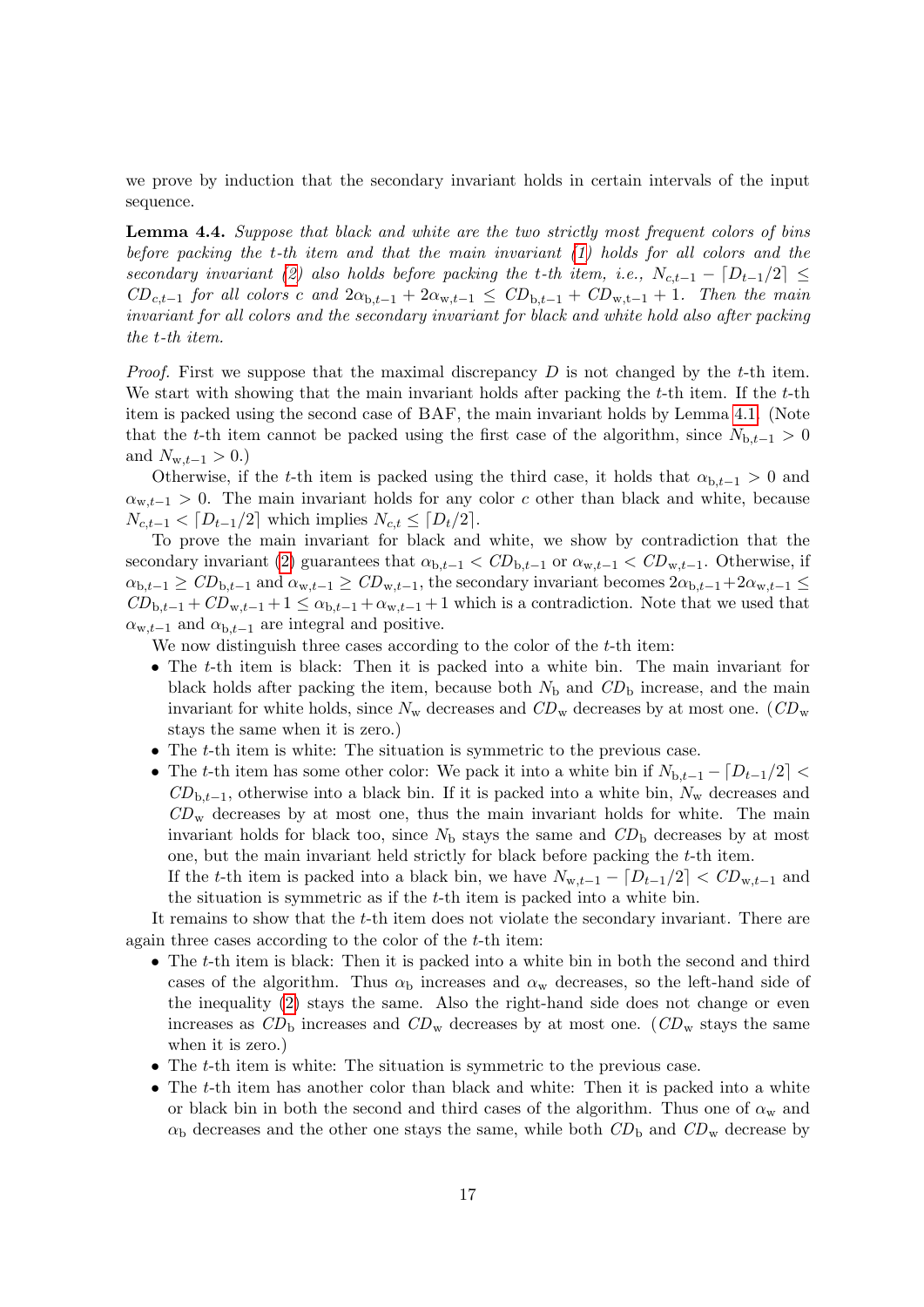at most one. The secondary invariant holds as the left-hand side decreases by two and the right-hand side decreases by at most two.

Otherwise D increases with an incoming item, thus  $\alpha_{c'}$  for each color  $c'$  decreases if D becomes odd. We follow the same proof as if  $D$  stays the same, and the eventual additional decrease of  $\alpha_{c'}$  can only decrease the left-hand sides of the main and secondary invariants.  $\Box$ 

Note that in the previous proof,  $\alpha_b$  or  $\alpha_w$  can be negative in the secondary invariant. We show the base case of the secondary invariant, i.e., that it starts to hold when two colors become the two strictly most frequent colors of bins.

<span id="page-17-0"></span>**Lemma 4.5.** Suppose that after packing the k-th item it starts to hold that  $N_c < N_b$  and  $N_c < N_w$  for all other colors c, i.e., black and white become the two strictly most frequent colors. Suppose also that the main invariant holds all the time before packing the k-th item. Then  $2\alpha_{b,k} + 2\alpha_{w,k} \leq CD_{b,k} + CD_{w,k} + 1$ , i.e., the secondary invariant holds after packing the k-th item.

*Proof.* Assume without loss of generality that  $N_{b,k} \geq N_{w,k}$ . If  $N_{b,k} = N_{w,k}$ , we also suppose without loss of generality that  $N_{b,k-1} \geq N_{w,k-1}$ .

First we show by contradiction that always  $N_{b,k-1} \ge N_{w,k-1}$ . Otherwise if  $N_{b,k-1}$  $N_{w,k-1}$ , then  $N_{b,k} > N_{w,k}$  (note that  $N_{b,k} = N_{w,k}$  would imply  $N_{b,k-1} \ge N_{w,k-1}$ ). This can happen only when a black item is packed into a white bin, but then the numbers of black and white bins are swapped, hence black and white were already the two strictly most frequent colors before the k-th item which contradicts the assumption of the lemma. We conclude that  $N_{\text{b},k} \ge N_{\text{w},k}$  and  $N_{\text{b},k-1} \ge N_{\text{w},k-1}$ .

We bound the number of non-black bins before the k-th item arrive from above by  $[1.5D_{k-1}]-N_{b,k-1}=D_{k-1}-\alpha_{b,k-1}$ , since there are at most  $[1.5D_{k-1}]$  bins by Lemma [4.3](#page-15-1) (we use that the main invariant holds before packing the k-th item). As we have  $N_{b,k-1} \ge N_{w,k-1}$ and black and white are not the two strictly most frequent colors before the  $k$ -th item, there must be a color r  $\notin \{b, w\}$  such that  $N_{r,k-1} \geq N_{w,k-1}$  (let the color be red without loss of generality). Therefore the number of white bins is at most half of the number of non-black bins, i.e.,  $N_{w,k-1} \leq (D_{k-1} - \alpha_{b,k-1})/2$ .

We show by contradiction that the  $k$ -th item must be packed using the second case of the algorithm. (Note that BAF cannot use the first case, since otherwise all bins would have the same color after packing the  $k$ -th item.) If the item is packed using the third case, it must hold that  $N_{b,k-1} \geq \lfloor D_{k-1}/2 \rfloor + 1$  and  $N_{r,k-1} \geq \lfloor D_{k-1}/2 \rfloor + 1$ . Since there are at most  $\lfloor 1.5D_{k-1}\rfloor$  bins by Lemma [4.3,](#page-15-1) we get  $N_{w,k-1} \leq \lfloor D_{k-1}/2 \rfloor - 2$ , but then the k-th item cannot cause  $N_{\text{w},k} > N_{\text{r},k}$ .

Therefore BAF packs the k-th item using the second case and it follows by Lemma [4.1](#page-14-1) that the main invariant holds for all colors after packing the k-th item.

Observe that by packing the k-th item, the number of white bins must increase, or the number of red bins must decrease, or both. Note that the k-th item can have any color, not only white. We distinguish two cases: The  $k$ -th item is white and the  $k$ -th item is not white.

If the k-th item is white, we have  $\alpha_{b,k} \leq \alpha_{b,k-1}$ , as the number of black bins does not increase (note that there is an inequality because of a possible increase of D or a decrease of  $N_{\rm b}$ ). We get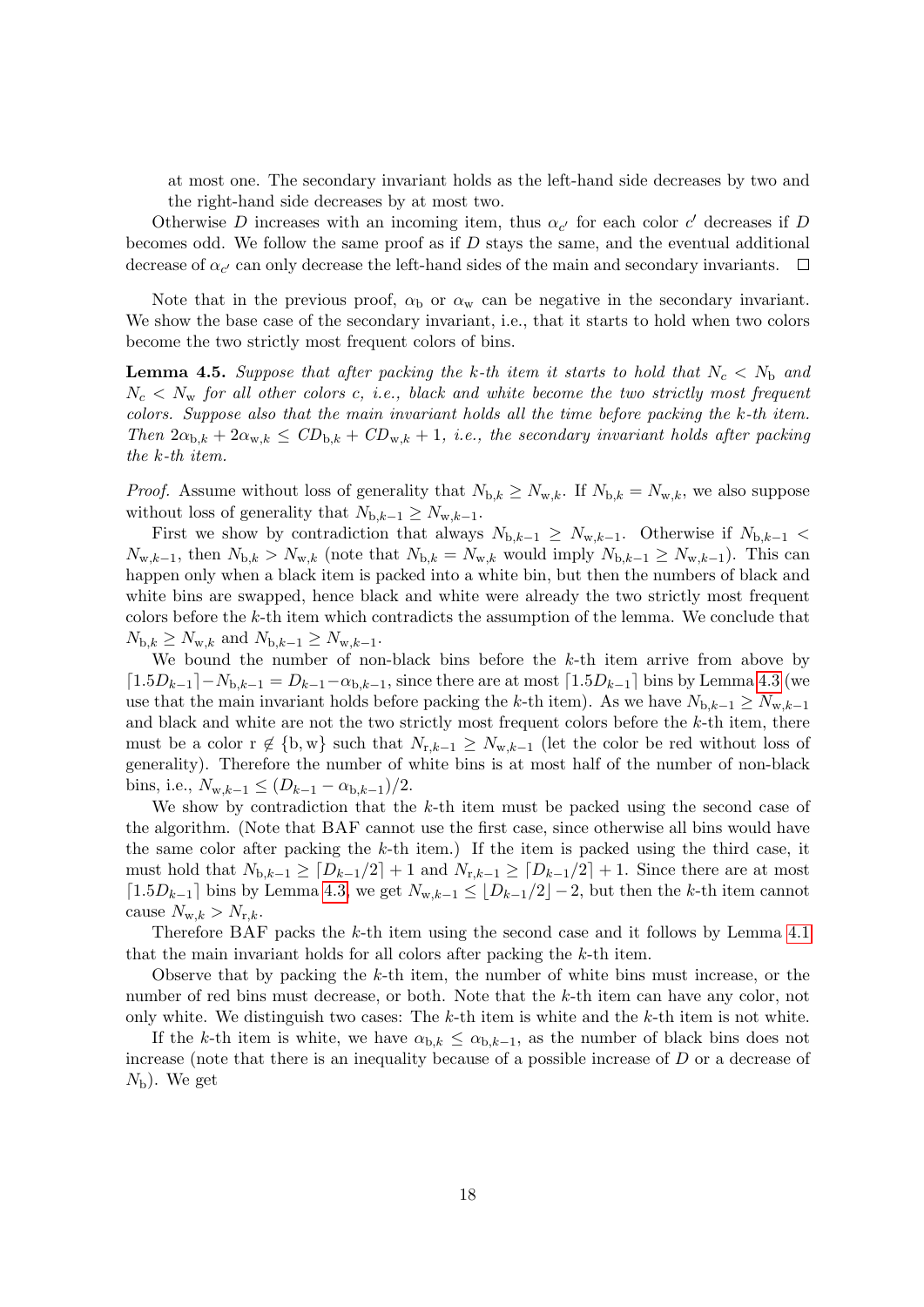$$
\alpha_{\mathbf{w},k} = N_{\mathbf{w},k} - \left\lceil \frac{D_k}{2} \right\rceil = N_{\mathbf{w},k-1} + 1 - \left\lceil \frac{D_k}{2} \right\rceil \le \frac{D_{k-1} - \alpha_{\mathbf{b},k-1}}{2} + 1 - \left\lceil \frac{D_k}{2} \right\rceil
$$
  

$$
\le \frac{D_k - \alpha_{\mathbf{b},k}}{2} + 1 - \left\lceil \frac{D_k}{2} \right\rceil \le -\frac{\alpha_{\mathbf{b},k}}{2} + 1.
$$

where we used  $N_{w,k-1} \leq (D_{k-1} - \alpha_{b,k-1})/2$  for the first inequality and  $D_{k-1} - \alpha_{b,k-1} \leq$  $D_k - \alpha_{\text{b},k}$  for the second inequality which follows from  $\alpha_{\text{b},k} \leq \alpha_{\text{b},k-1}$ .

We know that  $\alpha_{w,k} \leq -\alpha_{b,k}/2 + 1$ . Therefore

$$
2\alpha_{\mathrm{w},k}+2\alpha_{\mathrm{b},k}\leq-\alpha_{\mathrm{b},k}+2+2\alpha_{\mathrm{b},k}=\alpha_{\mathrm{b},k}+2\leq CD_{\mathrm{b},k}+2\leq CD_{\mathrm{w},k}+CD_{\mathrm{b},k}+1
$$

where we use the main invariant [\(1\)](#page-13-1) for black color for the second inequality and  $CD_{w,k} \geq 1$ for the third inequality which holds, because the  $k$ -th item is white.

Otherwise the k-th item is not white and it is packed into a bin of another color than black and white, otherwise  $N_{\rm b}$  or  $N_{\rm w}$  decreases, thus black and white cannot become the two strictly most frequent colors. After packing the k-th item we have  $\alpha_{b,k} \leq \alpha_{b,k-1} + 1$ , as the k-th item may be black, therefore  $D_{k-1} - \alpha_{b,k-1} \le D_k - \alpha_{b,k} + 1$ . Since the number of white bins does not change, we get

$$
\alpha_{w,k} = N_{w,k} - \left\lceil \frac{D_k}{2} \right\rceil = N_{w,k-1} - \left\lceil \frac{D_k}{2} \right\rceil \le \frac{D_{k-1} - \alpha_{b,k-1}}{2} - \left\lceil \frac{D_k}{2} \right\rceil
$$
  

$$
\le \frac{D_k - \alpha_{b,k} + 1}{2} - \left\lceil \frac{D_k}{2} \right\rceil \le -\frac{\alpha_{b,k}}{2} + \frac{1}{2}.
$$

In this case we have  $\alpha_{w,k} \leq -\alpha_{b,k}/2 + \frac{1}{2}$ . Therefore

$$
2\alpha_{w,k} + 2\alpha_{b,k} \le -\alpha_{b,k} + 1 + 2\alpha_{b,k} = \alpha_{b,k} + 1 \le CD_{b,k} + 1 \le CD_{w,k} + CD_{b,k} + 1
$$

where we use the main invariant [\(1\)](#page-13-1) for black color for the second inequality. Hence the secondary invariant  $(2)$  holds.  $\Box$ 



<span id="page-18-0"></span>Figure 6: An illustration of dependencies of the main and secondary invariants. The horizontal axis represents time. An invariant at a certain time represented by a point  $P$  follows from invariants from which there is an arrow to  $P$ . After packing the  $k$ -th item (time  $k$ ) black and white become the two strictly most frequent and after the  $t$ -th item (time  $t$ ) it starts to hold that  $N_b > [D/2]$  and  $N_w > [D/2]$ . Thus in the black part of the figure, BAF uses the first or the second case of the algorithm, while in the dashed (red) part BAF uses the third case of the algorithm.

We now complete the proof of the theorem by putting everything together. Precisely, we prove that the main invariant holds during the whole run of the algorithm by induction. The main invariant for each color holds trivially at the beginning before any item comes. When the t-th item is packed, there are two cases: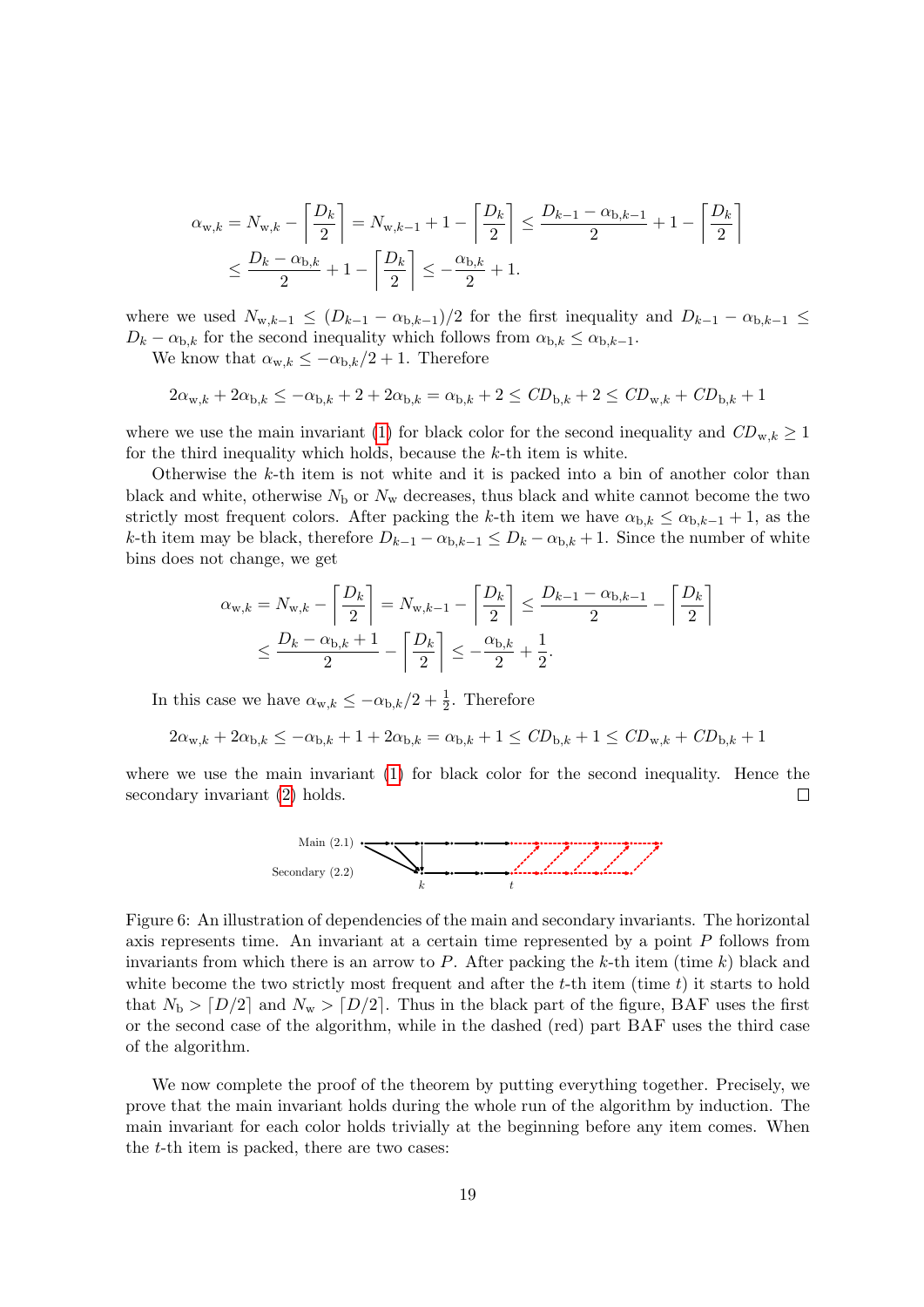- No two colors were the strictly most frequent before the t-th item: BAF keeps the main invariant for all colors by Lemma [4.1,](#page-14-1) since it must pack the t-th item with the first or the second case of the algorithm. If two colors become the two strictly most frequent after packing the t-th item, the secondary invariant starts to hold by Lemma [4.5;](#page-17-0) otherwise the secondary invariant is irrelevant in this case.
- Two colors were the strictly most frequent: Let these two colors be black and white without loss of generality. Then the main invariant for all colors and the secondary invariant for black and white are kept by Lemma [4.4](#page-16-0) (even if black and white are not the two strictly most frequent after the t-th item).

It may happen that the two strictly most frequent colors change after packing the t-th item (e.g., to black and red). The main invariant for all colors still follows by Lemma [4.4,](#page-16-0) but the secondary invariant for the new strictly most frequent colors follows by Lemma [4.5.](#page-17-0)

See Figure [6](#page-18-0) for an illustration of dependencies of the invariants.

Therefore we can keep the main invariant  $N_c - [D/2] \leq CD_c$  for all colors c during the whole run of the algorithm and the theorem follows by Lemma [4.3.](#page-15-1)  $\Box$ 

#### <span id="page-19-0"></span>4.2 3.5-competitive Algorithm

We now show that there is a constant competitive online algorithm even for items of sizes between 0 and 1. We combine algorithms PSEUDO from  $[2]$  and our algorithm BAF that is 1.5-competitive for zero-size items. The algorithm PSEUDO uses *pseudo bins* which are bins of unbounded capacity.

#### PSEUDO-BAF:

- 1. First pack an incoming item into a pseudo bin using the algorithm BAF (treat the item as a zero-size item).
- 2. In each pseudo bin, items are packed into unit capacity bins using Next Fit.

**Theorem 4.6.** The algorithm PSEUDO-BAF for Colored Bin Packing is absolutely 3.5-competitive. In the parametric case when items have size at most  $1/d$ , for a real  $d \geq 2$ , it uses at most  $\lceil(1.5 + d/(d-1))OPT\rceil$  bins. Moreover, the analysis is asymptotically tight.

Proof. In the general case for items between 0 and 1 we know that two consecutive bins in one pseudo bin have total size strictly more than one, since no two consecutive items of the same color are in a pseudo bin. In each pseudo bin we match each bin with an odd index with the following bin with an even index, therefore we match all bins except at most one in each pseudo bin. Moreover, the total size of a pair of matched bins is more than one. Therefore the number of matched bins is strictly less than  $2 \cdot Vol \leq 2 \cdot OPT$  (where Vol is the total size of all items), thus at most  $2 \cdot OPT - 1$ . The number of unmatched bins is at most the number of pseudo bins created by the algorithm BAF which uses at most  $\lfloor 1.5 \cdot Dis \rfloor \leq \lfloor 1.5 \cdot OPT \rfloor \leq 1.5 \cdot OPT + 0.5$  bins. Summing both bounds, the algorithm PSEUDO-BAF creates at most  $3.5 \cdot OPT$  bins.

For the parametric case, inside each pseudo bin all real bins except the last one have level strictly more than  $(d-1)/d$ , so their number is strictly less than  $d/(d-1) \cdot OPT$ , i.e., at most  $\lceil d/(d-1) \cdot OPT \rceil - 1$ . The number of pseudo bins is still bounded by  $\lceil 1.5 \cdot OPT \rceil$ , thus the algorithm Pseudo opens at most  $[(1.5 + d/(d - 1))OPT]$  bins.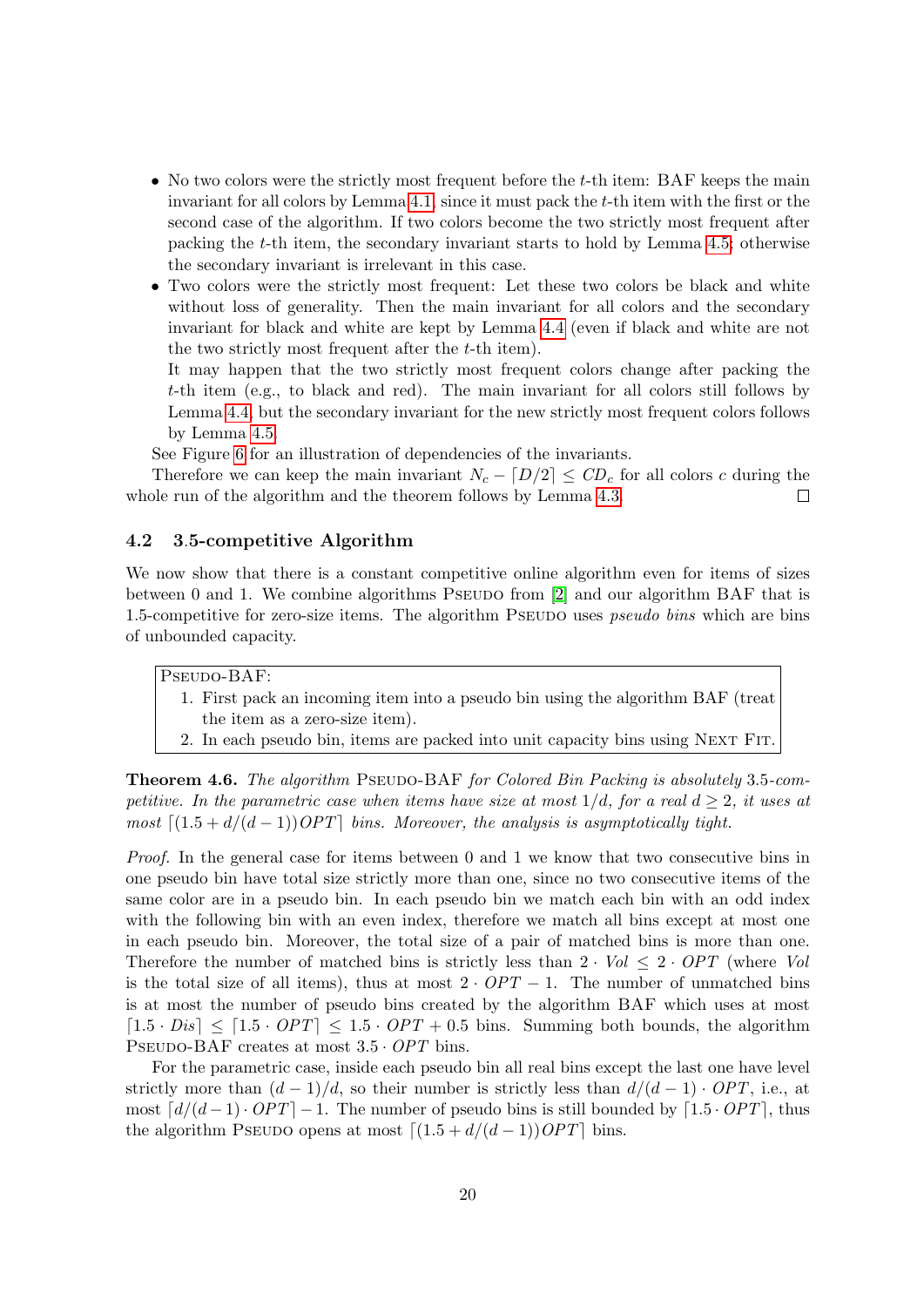We show the tightness of the analysis by combining hard instances for PSEUDO by Balogh et al.  $[2]$  and for BAF from the proof of Theorem [3.1.](#page-8-1) More concretely, for n (a big integer) white let  $\varepsilon = 1/(2n)$ . The input consists of  $n-1$  groups of three items, specifically  $(n-1) \times$ nite black<br>  $\varepsilon$ , 1 ack black<br>  $1, \epsilon$  $\left(\begin{array}{c} \frac{1}{\varepsilon} \end{array}\right)$ .

The algorithm creates one pseudo bin containing every first and second item from each group and  $n-1$  pseudo bins, each containing only the third item from a group. Moreover, the first pseudo bin is split into  $2 \cdot (n-1)$  unit capacity bins (each item is in a separate bin), so there are  $3 \cdot (n-1)$  bins. The optimum for  $n-1$  groups is n, because we can pack all tiny items together in one bin and the total size of all items is strictly more than  $n-1$ .

Then the input continues by the hard instance with zero-size items from the proof of Theorem [3.1](#page-8-1) and BAF creates additional  $\lceil (n - 1)/2 \rceil$  pseudo bins, while the optimum on the instance is  $n-1$ . PSEUDO-BAF now have  $\lceil 3.5 \cdot (n-1) \rceil$  bins. Observe that the optimal packing for  $n-1$  groups does not need to be changed to put there zero-size items, thus  $OPT = n$ .

To prove tightness of the analysis for the parametric case for an integer  $d \geq 2$ , we use a modification of the first part of the hard instance by Balogh et al. [\[2\]](#page-26-1) on which PSEUDO creates at least  $(d-1)n + dn$  bins, while its optimal packing needs  $(d-1)n + 1$  bins. The input continues by the hard instance with zero-size items like in the case of items of arbitrary size and force PSEUDO-BAF to create additional  $\left[ (d - 1)n/2 \right]$  bins without increasing the optimum. Therefore PSEUDO-BAF ends up with asymptotically  $(1.5 + d/(d-1))$  OPT bins.

For a real  $d > 2$ , it is possible to use a similar sequence and show a lower bound of  $(1.5 + d/(d-1))$  on the competitive ratio of PSEUDO.  $\Box$ 

#### <span id="page-20-0"></span>4.3 Classical Any Fit Algorithms and Pseudo

We analyze algorithms FIRST FIT, BEST FIT and WORST FIT and we find that they are not constant competitive. Their competitiveness cannot be bounded by any function of the number of colors even for only three colors, in contrast to their good performance for two colors.

We also show the same negative result for the algorithm PSEUDO from [\[3,](#page-26-0) [2\]](#page-26-1) which first packs items by First Fit into pseudo bins and then apply Next Fit in each pseudo bin and which is 3-competitive for Black and White Bin Packing.

Proposition 4.7. FIRST FIT, BEST FIT and PSEUDO are not constant competitive.

*Proof.* The input consists of  $4n$  items which can be packed into two bins, but FF, BF and PSEUDO create  $n + 1$  bins where n is an arbitrary integer.

Let  $\varepsilon = 1/(4n)$ . The instance is  $n \times \int_{\varepsilon}^{\text{black}}$ ack, black<br>  $\varepsilon$ ,  $\varepsilon$ ack, white  $\varepsilon$ , hite red<br>  $\varepsilon$ ,  $\varepsilon$  $\left( \frac{ed}{\varepsilon} \right)$ . An optimal packing can be obtained by putting black items from each group into the first and the second bin, the white item into the first bin and the red item into the second bin.

FF and BF pack the first group into two bins, both with a black bottom item, and white and red items are assigned to the first bin. The first black item, the white item and the red item from each following group are packed into the first bin, while the second black item is packed into a new bin. Therefore these algorithms create one bin with all white and red items and all first black items from each group and  $n$  bins with a single black item.

The packing created by PSEUDO on this instance is the same as the packing by FF, since each pseudo bin contains only a single bin (the total size of all items is 1) and items are put into pseudo bins by FF.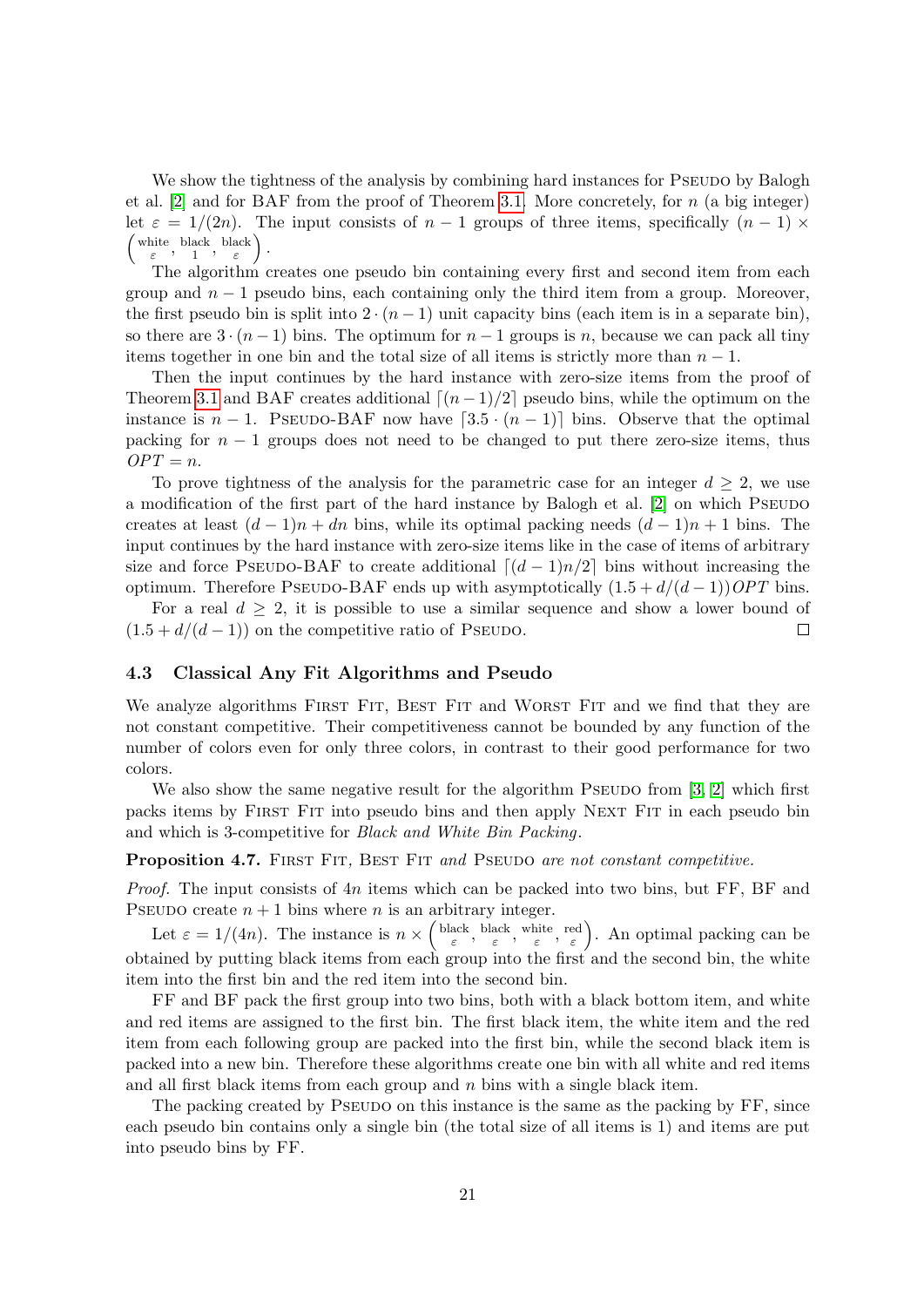Hence FF, BF and PSEUDO create  $(n + 1)/2 \cdot OPT$  bins.

Note that WF on such instance creates an optimal packing, but the instance can be modified straightforwardly to obtain a bad behavior for WF.

 $\Box$ 

Proposition 4.8. WORST FIT is not constant competitive.

Proof. The instance is similar to the one in the previous proof, but sizes of items are different in each group. Let  $\varepsilon = 1/(2n)$  and let  $\delta = 1/(6n^2 + 1)$ . The instance is  $n \times$  black ack black<br>  $\delta$ ,  $\varepsilon$ ack, white<br>  $\varepsilon$ ,  $\delta$ nite, red<br>  $\delta$ ,  $\delta$  $_{\delta}^{{\rm ed}}\Big).$ 

We observe that the optimal packing does not change with other sizes. However, WF packs all  $\delta$ -items into the first bin, i.e., first black items from each group and all white and red items, since the level of the first bin stays at most  $(3n)/(6n^2+1)$ , which is less than  $\varepsilon = 1/(2n)$ . Therefore all second black items are packed into separate bins and WF creates  $n + 1$  bins, while the optimum is two. П

### 5 Any Fit Algorithms for Two Colors

For Black and White Bin Packing, we improve the upper bound on the absolute competitive ratio of Any FIT algorithms from 5 to 3. Then we show that WORST FIT performs even better for items with size of at most  $1/d$  (for  $d \geq 2$ ) as it is absolutely  $(1 + d/(d - 1))$ competitive in this case. Both bounds are tight by the results of Balogh et al. [\[2\]](#page-26-1) (they show a lower bound on competitiveness of WF only for an integer d, but it is possible to apply a similar proof in the case of a real  $d$ ). Therefore WF matches the performance of PSEUDO, the online algorithm with the best competitive ratio known so far. Note that for infinitesimally small items WF is 2-competitive, while BF and FF remain 3-competitive.

#### <span id="page-21-0"></span>5.1 Competitiveness of Any Fit Algorithms

<span id="page-21-1"></span>Theorem 5.1. Any algorithm in the ANY FIT family is absolutely 3-competitive for Black and White Bin Packing.

*Proof.* We use the following notation: An item is *small* when its size is less than 0.5 and big otherwise. Similarly small bins have level less than 0.5 and big bins have level at least 0.5.

We assign bins into *chains* — sequences of bins in which all bins except the last must be big. If there is only one bin in a chain, it must be big. Moreover, it is required that the bottom item in the i-th bin of a chain cannot be added into the  $(i-1)$ -st bin, even if it would have the right color, i.e., it is too big to be put into the  $(i - 1)$ -st bin. We will split chains such that our chains will have at most two bins, so the average level of bins in each chain is clearly at least 0.5.

A bin is contained in at most one chain. We call a bin that is not in a chain a separated bin. We create chains such that all big bins are in a chain and only as few small bins as possible remain separated.

Since the average level of bins in chains is at least 0.5, it follows that the total number of bins in all chains is bounded from above by  $2 \cdot OPT$ . We want to bound the number of separated bins from above by the maximal color discrepancy Dis which yields the 3 competitiveness of AF.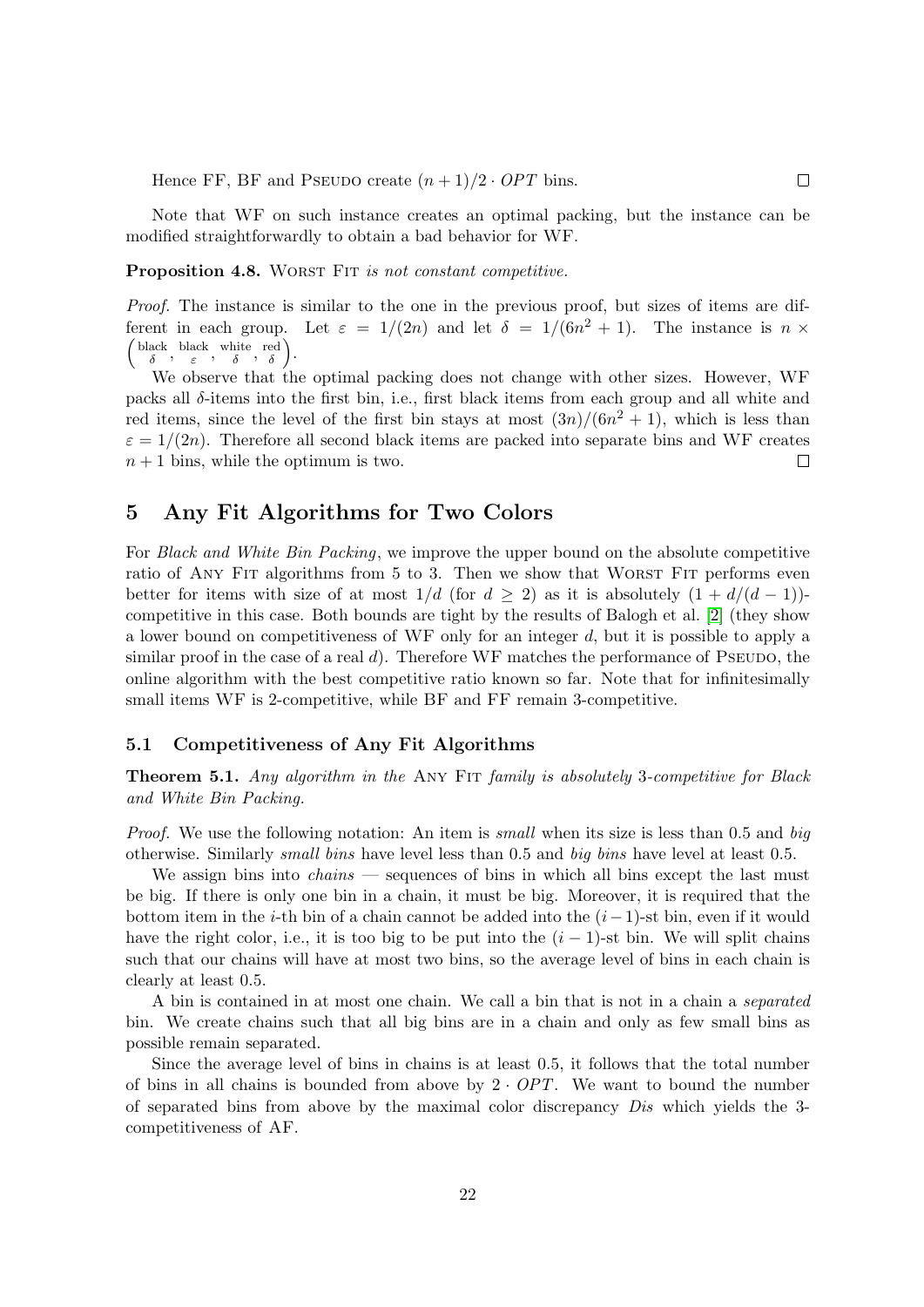We define a process of assigning bins into chains. We simply try to put as many bins into chains as possible, but we add a bin into a chain only when the first item in the bin cannot be added into the last bin of the chain regardless of the color of the item. Note that the top item in the first bin and the bottom item in the second bin may have the same color.

Formally, when an item from the input sequence is added we do the following:

- The item is added into a bin in a chain: Nothing happens with chains or separated bins.
- The item is added into a small separated bin: If the bin becomes big, we create a new chain from the bin, otherwise the bin stays separated.
- The item is big and creates a new bin: The newly created bin forms a new chain.
- The item is small and creates a new bin: If there is a chain such that the incoming item cannot be packed into the last bin of the chain by capacity, i.e., even if it would have the right color, we add the newly created bin into the chain. (Note that the last bin in the chain must be big.) If there is no such chain, the new bin is separated.

Moreover, whenever a chain has two big bins we split it into two chains, each containing one big bin. Therefore each chain is either one big bin, or a big bin and a small bin. The intuitive reason for splitting chains is that we can put more newly created small bins into chains.

If there is no separated bin at the end (after the last item is added), we have created at most  $2 \cdot OPT$  bins. Otherwise we define k and t as indices of incoming items and show that the color discrepancy of items between the  $k$ -th and the  $t$ -th item is at least the number of separated bins at the end.

Let  $t$  be the index of an item that created the last bin that is separated when it is created (the t-th item must be small). Suppose without loss of generality that the t-th item is black. Note that a small item that comes after the t-th item can create a bin, but we put the bin into a chain immediately, therefore the number of separated bins can only decrease after adding the t-th item.

Let  $b_i$  be the number of small black bins, i.e., bins with a black item on the top, and  $w_i$ be the number of small white bins after adding the i-th item from the sequence. From the definition of t we know that  $w_t = 0$ .

We define k as the biggest  $i \leq t$  such that  $b_i = 0$ , i.e., there is no small black bin (if  $b_i > 0$ for all  $i \geq 1$  we set  $k = 0$ ). Clearly the  $(k + 1)$ -st item must be small and black. Note that there can be some separated white bins and possibly some other small white bins in chains, but there is no separated black bin when the  $(k + 1)$ -st item arrives. Let W be the set of white bins that are separated after adding the  $k$ -th item. Before adding the  $t$ -th item and creating the last bin, all bins in  $W$  must have a black item on the top, or become big bins in chains (thus  $k \leq t-|W|$ ). See Figure [7](#page-22-0) for an example of the situation after packing the k-th item.



<span id="page-22-0"></span>Figure 7: An example of the situation after packing the  $k$ -th item. A chains with two bins is depicted by an arrow (the arrow goes from the first to the second bin). The dashed line is at height 0.5.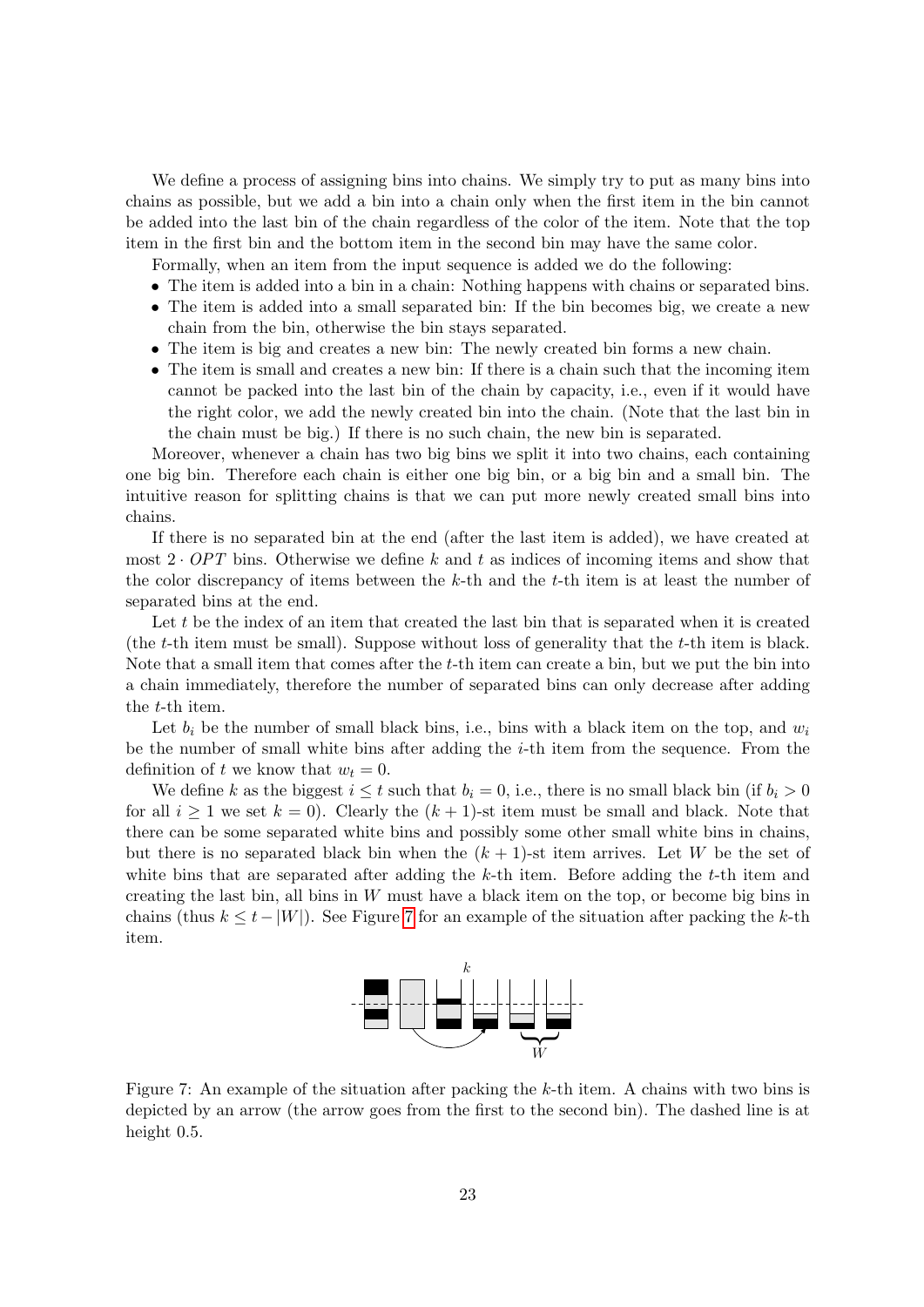Let new items be items with an index i for some value of i such that  $k < i \leq t$ . We want to bound the number of separated bins after adding the t-th item by the color discrepancy. Note that these bins are small by the process of assigning bins into chains. We observe that all separated bins must have a black item on the top before adding the t-th item and also all chains have a black item on the top in the last bin, otherwise the bin created by the t-th item would be added in a chain.

Hence the number of black items is greater by one than the number of white items in separated bins with a black item at the bottom. Separated bins created with a new item must have a black item at the bottom, since otherwise there cannot be a small black bin and  $b_i = 0$  for  $k < i < t$ .

Separated bins from the set  $W$  can have the same number of black and white items before adding the t-th item, but in each such bin there is one more new black item than new white items, since the first and the last such items are black.

Now we look at new items which are packed into bins that are in chains after adding the t-th item. We call such an item a link. Note that some links can be at first packed into separated bins, but these bins are put into chains before adding the t-th item. It suffices to show the following lemma.

**Lemma 5.2.** In each chain the number of black links is at least the number of white links after adding the t-th item.

Proof. Since the t-th item is small, it cannot be placed into any existing bin and the bin created by the t-th item is not put into an existing chain, no chain ends with a white item (not even if that item is in a big bin). Since new items have alternating colors in any bin, the claim holds for chains with only one bin.

All other chains have two bins by construction. Consider such a chain. If the second bin which is small was created before the  $(k + 1)$ -st item arrived, it had a white item on the top when the  $(k + 1)$ -st item arrived, since  $b_k = 0$ . Thus the second bin has a link and the first link packed into it is black.

If the second bin was created later, at some time i such that  $k < i < t$ , then the first link in it is small since otherwise we would start a new chain, and it is black since otherwise we have  $b_i = 0$  for  $i > k$  which contradicts the choice of k.

In all cases, the second bin contains a link and the first link in it is black. Since the chain ends with a black item, the second bin has one more black link than white links, and the first bin has at most one more white link than black links. The lemma follows.  $\Box$ 

See Figure [8](#page-23-0) for an example of the situation after packing the t-th item.



<span id="page-23-0"></span>Figure 8: The situation after packing the t-th item into a new bin. New items, i.e., items with an index i such that  $k < i \leq t$ , are marked with a dot.

Let  $S$  be the set of separated bins at the end. We found out that when we focus on new items, i.e., items with an index i such that  $k < i \leq t$ , there is one more such black item than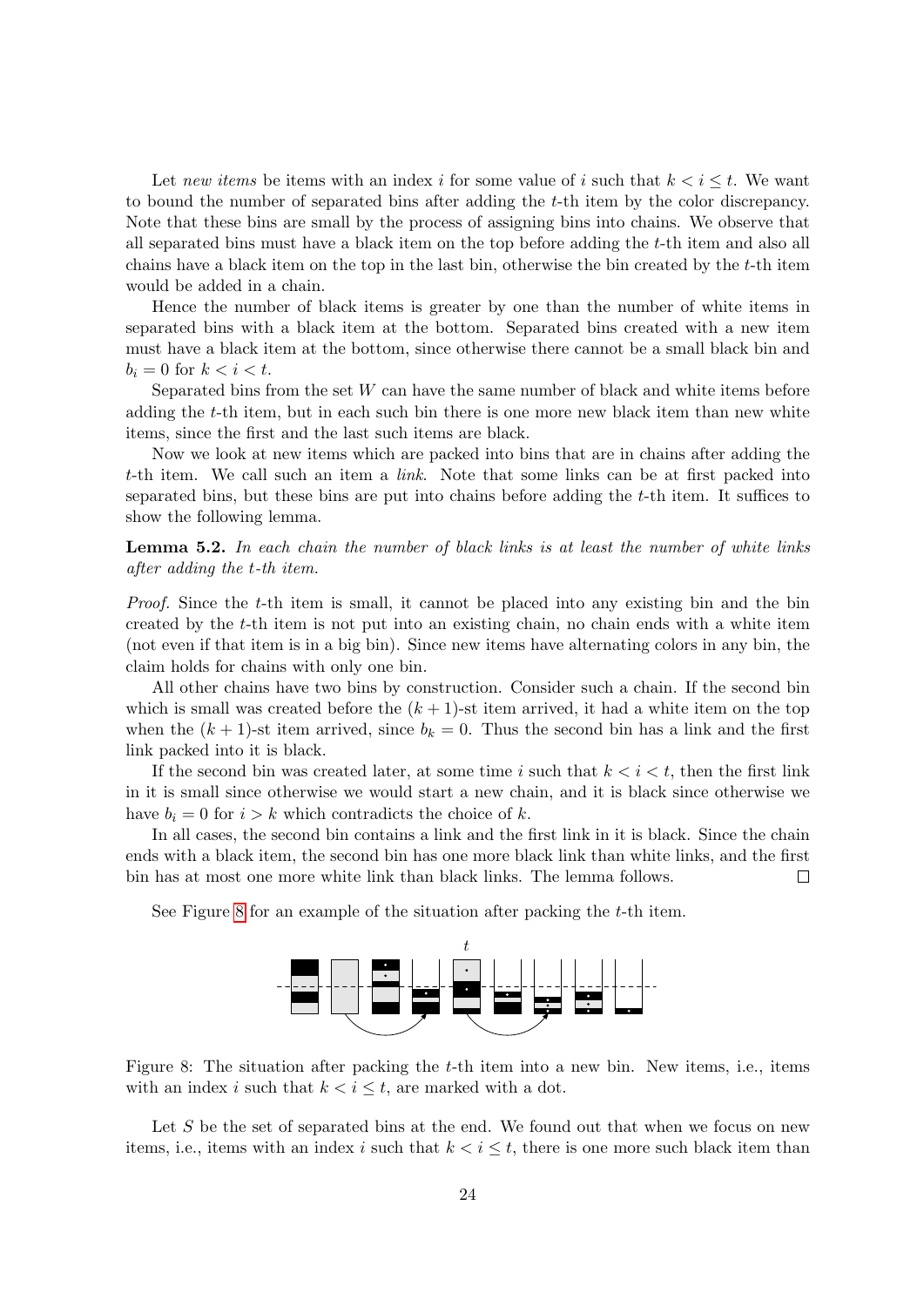such white items in all separated bins and at least the same number of such items of both colors in bins in all chains, i.e., links. Moreover, after the  $t$ -th item comes the number of separated bins can only decrease, since no separated bin is created. So we have bounded the size of S from above by the color discrepancy between the  $(k + 1)$ -st and the t-th item:

$$
|S| \le \left| \sum_{\ell=k+1}^t s_\ell \right| \le Dis
$$

where  $s_i$  is 1 when the *i*-th item is white and  $-1$  otherwise. Note that some items after the t-th item can create a bin, but such bins are put into chains right away by the definition of t.  $\Box$ 

#### <span id="page-24-0"></span>5.2 Competitiveness of the Worst Fit Algorithm

The Worst Fit algorithm performs in fact even better when all items are small which we prove similarly to the proof of Theorem [5.1.](#page-21-1)

**Theorem 5.3.** Suppose that all items in the input sequence have size of at most  $1/d$ , for a real  $d \geq 2$ . Then WORST FIT is absolutely  $(1 + d/(d-1))$ -competitive for Black and White Bin Packing.

*Proof.* We divide bins created by WF into sets B (big bins) and S (small bins). Each big bin has level at least  $(d-1)/d$ , thus  $|B| \leq d/(d-1) \cdot OPT$ . Small bins are smaller than  $(d-1)/d$ , thus they can receive any item of the right color. Note that a newly created bin is always small for any  $d \geq 2$ . We show that |S| is bounded by the maximal color discrepancy Dis and we obtain that WF is  $(1 + d/(d-1))$ -competitive.

As items are arriving, we count the number of small black bins, i.e., bins with a black item on the top and with level less than  $(d-1)/d$ , and the number of small white bins. Let  $b_i$ and  $w_i$  be the number of small black and white bins, respectively, after adding the *i*-th item from the sequence.

If  $b_n = 0$  and  $w_n = 0$ , i.e., there is no small bin at the end, WF created at most  $d/(d-1) \cdot OPT$  bins. Otherwise suppose without loss of generality that the last created bin has a black item at the bottom. Let  $t$  be the index of the black item that created the last bin. It holds that  $w_t = 0$ , since otherwise the t-th item would be packed into a small white bin.

Let k be the largest index smaller than t for which  $b_k = 0$  (if  $b_i > 0$  for all  $i \in \{1, \ldots, t\}$ , we set  $k = 0$ . The  $(k + 1)$ -st item must be black. We observe that any bin created after this point has a black item at the bottom, otherwise  $b_i = 0$  for some i such that  $k < i < t$ . Note that  $w_k$  can be greater than 0, i.e., there can be some small white bins and the  $(k+1)$ -st item is packed into one of them. Let  $W$  be the set of these bins. Before adding the  $t$ -th item and creating the last bin, all bins in  $W$  must have a black item on the top, or become big bins (thus  $k \leq t - |W|$ ). See Figure [9](#page-25-0) for an example of the situation after packing the k-th item.

Let new items be items with an index i for some value of i such that  $k < i \leq t$ . We want to bound the number of small bins after adding the t-th item by the color discrepancy. We already observed that all these bins must have a black item on the top. Hence for small bins with a black item at the bottom the number of black items is greater by one than the number of white items. Small bins from the set W can have the same number of black and white items, but in each such bin there is one more new black item than new white items, since the first such item is black.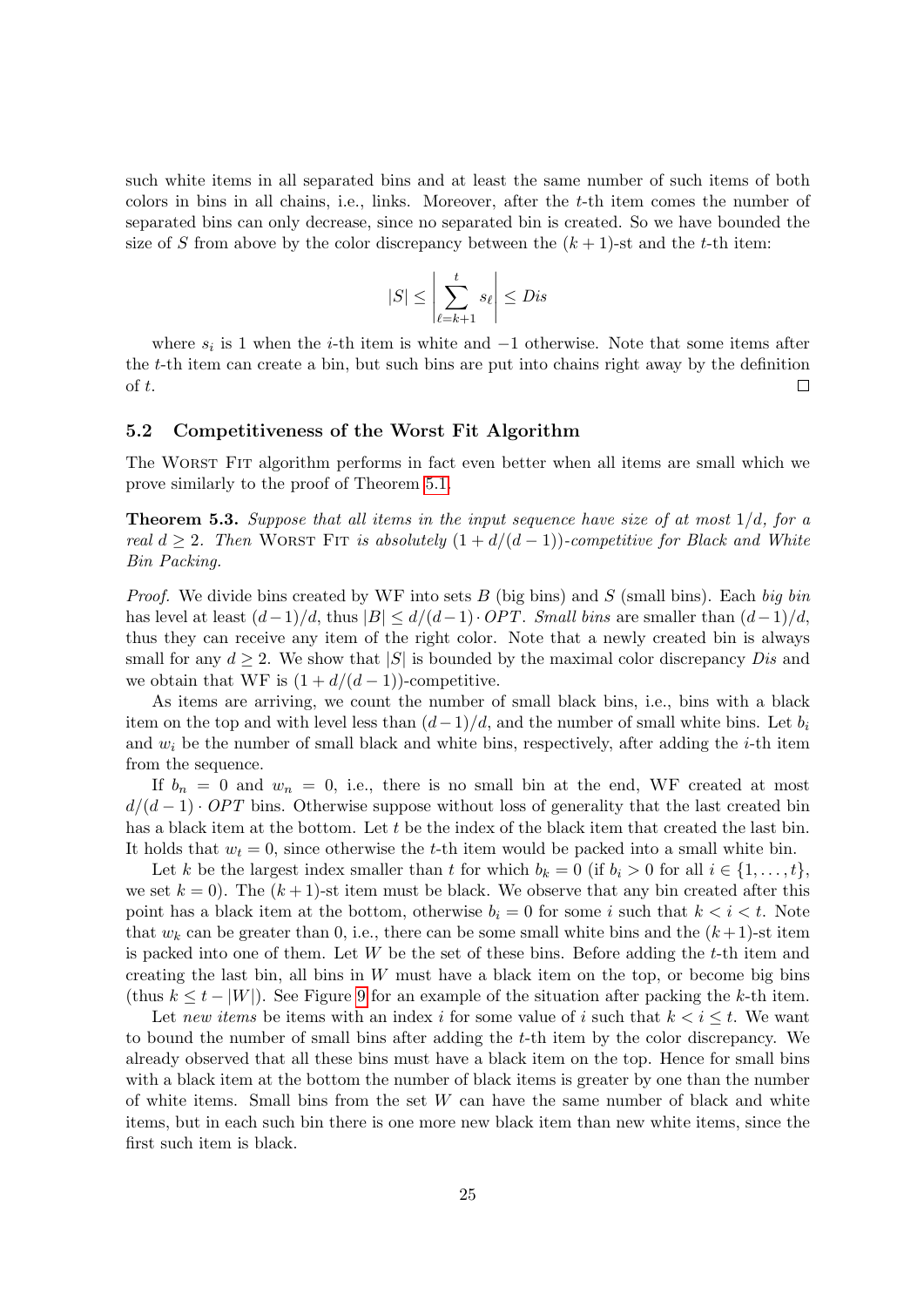

<span id="page-25-0"></span>Figure 9: An example of the situation after packing the k-th item for  $d = 2$ . Bins under the dashed line at height of  $1/d = 0.5$  are small.

Now we look at new items which are packed into bins that are big after the  $t$ -th item comes. It suffices to show that the number of such new black items is at least the number of such new white items. We observe that WF packs any new white item into an existing small bin, otherwise  $b_\ell = 0$  for some  $\ell$  such that  $k < \ell < t$ . Hence any new white item must be packed into a bin created after the  $k$ -th item (therefore with a new black item at the bottom), or into a bin from the set  $W$ . Since the first item that is assigned to a bin from  $W$  after the k-th item is black, our claim holds. See Figure [10](#page-25-1) for an example of the situation after packing the t-th item.



<span id="page-25-1"></span>Figure 10: The situation after packing the t-th item into a new bin. New items, i.e., items with an index i such that  $k < i \leq t$ , are marked with a dot.

Note that this matching of black and white items in big bins would fail for algorithms like BEST FIT or FIRST FIT, since they can put a white item into a big bin created before the k-th item and not contained in W.

We found out that when we focus on new items, i.e., items with an index i for some value of i such that  $k \lt i \leq t$ , there is one more such black item than such white items in all small bins and at least as many such black items as such white items in all big bins. Moreover, after the t-th item comes the number of small bins  $|S|$  can only decrease, since no bin is created. So we bound |S| from above by the color discrepancy between the  $(k + 1)$ -st and the t-th item:

$$
|S| \le \left| \sum_{\ell=k+1}^t s_\ell \right| \le Dis
$$

where  $s_i$  is 1 when the *i*-th item is white and  $-1$  otherwise.

Note that the last bin is already counted in the color discrepancy, since its bottom item is black and has index t.  $\Box$ 

### Conclusions and Open Problems

The Colored Bin Packing for zero-size items is completely solved.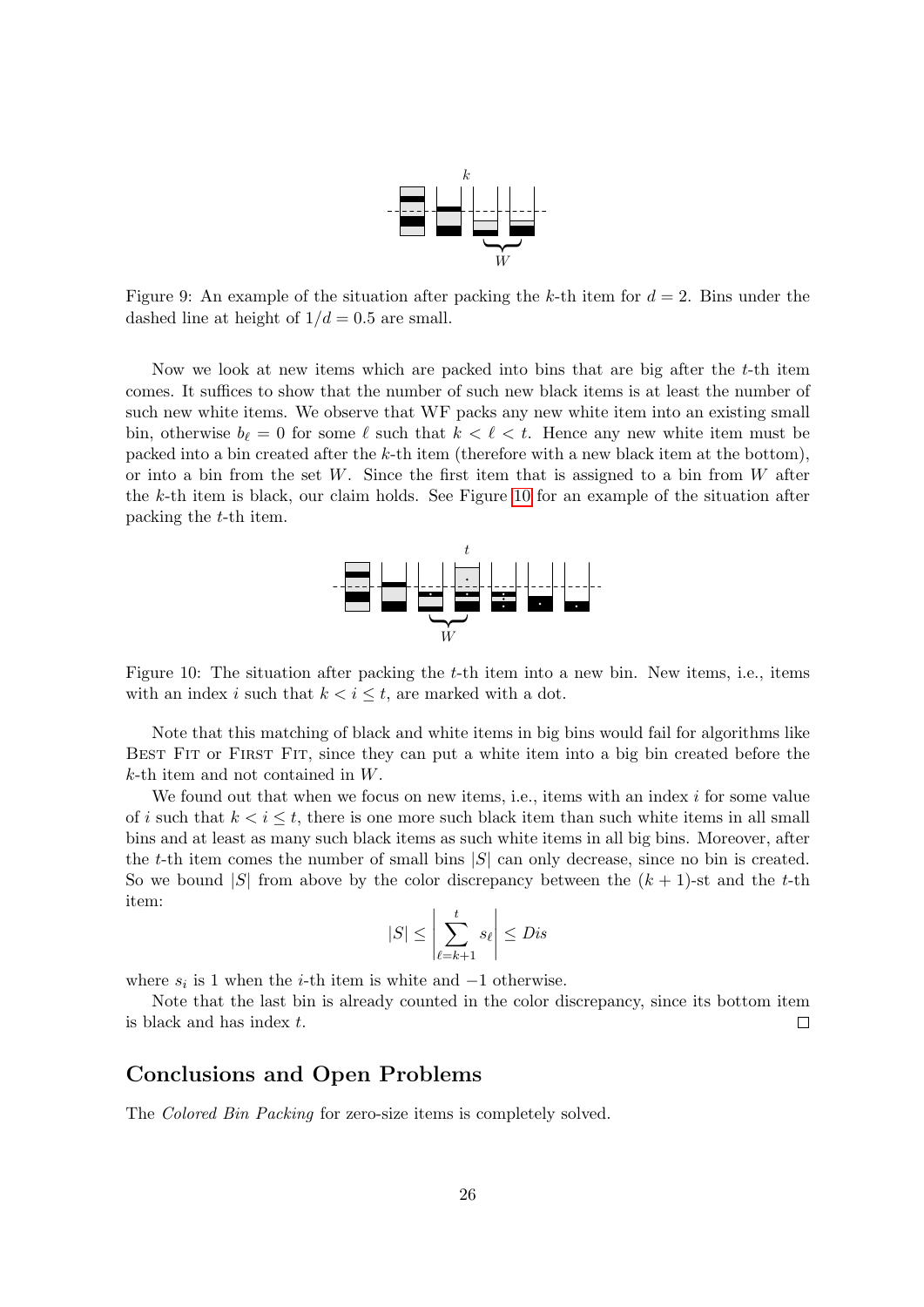For items of arbitrary size, our online algorithm still leaves a gap between our lower bound 2.5 and our upper bound of 3.5. The upper bounds are only 0.5 higher than for two colors (Black and White Bin Packing) where a gap between 2 and 3 remains for general items.

Classical algorithms FF, BF and WF, although they maintain a constant approximation for two colors, start to behave badly when we introduce the third color. For two colors, we now know their exact behavior. In fact, all Any Fit algorithms are absolutely 3-competitive which is a tight bound for FF, BF and WF. However, for items of size up to  $1/d, d \geq 2$ , FF and BF remain 3-competitive, while WF has the absolute competitive ratio  $1 + d/(d-1)$ . Thus we now know that even the simple WORST FIT algorithm matches the performance of Pseudo, the online algorithm with the best competitive ratio known so far. It is also an interesting question whether it holds that Any Fit algorithms cannot be better than 3-competitive for two colors.

### Acknowledgments

We would like to thank anonymous reviewers for careful reading and many useful suggestions.

### References

- <span id="page-26-8"></span>[1] L. Babel, B. Chen, H. Kellerer, and V. Kotov. Algorithms for on-line bin-packing problems with cardinality constraints. Discrete Applied Mathematics, 143:238–251, 2004.
- <span id="page-26-1"></span>[2] J. Balogh, J. Békési, G. Dósa, L. Epstein, H. Kellerer, and Z. Tuza. Online results for black and white bin packing. *Theory of Computing Systems*, volume 56, issue 1, pages 137–155, 2015.
- <span id="page-26-0"></span>[3] J. Balogh, J. Békési, G. Dósa, H. Kellerer, and Z. Tuza. Black and white bin packing. In Approximation and Online Algorithms, LNCS 7846, pages 131–144. Springer, 2013.
- <span id="page-26-3"></span>[4] J. Balogh, J. Békési, and G. Galambos. New lower bounds for certain classes of bin packing algorithms. Theoretical Computer Science, 440-441:1–13, 2012.
- <span id="page-26-4"></span>[5] J. Balogh, J. Békési, G. Dósa, J. Sgall, and R. van Stee. The optimal absolute ratio for online bin packing. In Proc. of the 26th Ann. ACM-SIAM Symp. on Discrete Algorithms (SODA), pages 1425–1438. ACM-SIAM, 2015.
- [6] M. Böhm, J. Sgall, and P. Vesely. Online Colored Bin Packing. In Approximation and Online Algorithms, LNCS 8952, pages 35–46. Springer, 2015.
- <span id="page-26-7"></span>[7] M. Chrobak, J. Sgall, and G. J. Woeginger. Two-bounded-space bin packing revisited. In European Symposium on Algorithms (ESA), LNCS 6942, pages 263–274. Springer, 2011.
- <span id="page-26-2"></span>[8] E. Coffman Jr., J. Csirik, G. Galambos, S. Martello, and D. Vigo. Bin packing approximation algorithms: Survey and classification. In P. M. Pardalos, D.-Z. Du, and R. L. Graham, editors, Handbook of Combinatorial Optimization, pages 455–531. Springer, 2013.
- <span id="page-26-6"></span>[9] J. Csirik and D. S. Johnson. Bounded space on-line bin packing: Best is better than first. Algorithmica, 31(2):115–138, 2001.
- [10] G. Dósa and L. Epstein. Colorful bin packing. In Algorithm Theory SWAT, LNCS 8503, pages 170–181. Springer, 2014.
- <span id="page-26-9"></span>[11] G. Dósa and L. Epstein. Online bin packing with cardinality constraints revisited.  $ArXiv$  e-prints 1404.1056, Apr. 2014.
- <span id="page-26-5"></span>[12] G. Dósa and J. Sgall. First Fit bin packing: A tight analysis. In 30th International Symposium on Theoretical Aspects of Computer Science (STACS), volume 20 of Leibniz International Proceedings in Informatics (LIPIcs), pages 538–549, Dagstuhl, Germany, 2013.